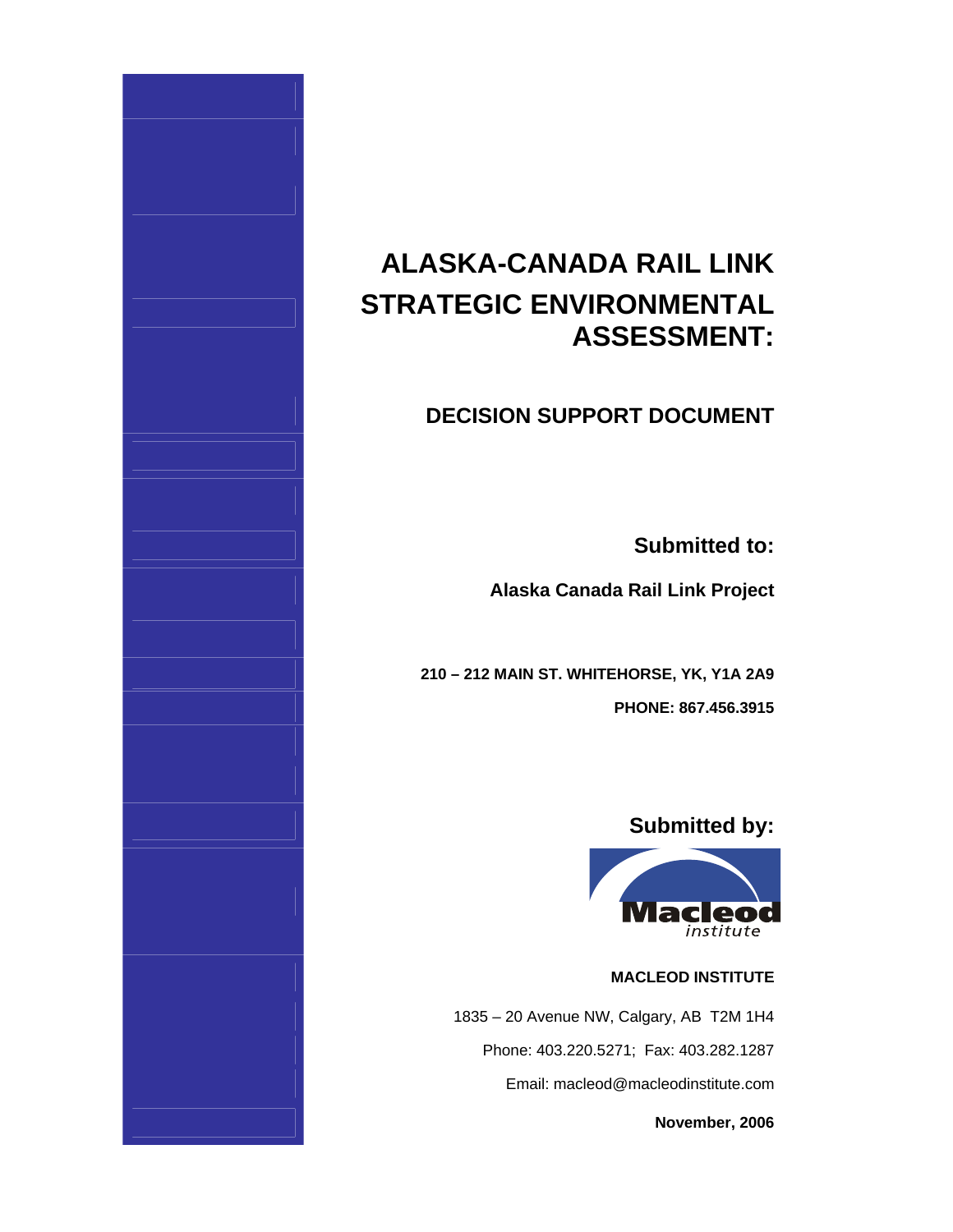

# **TABLE OF CONTENTS**

| 1.0 |                |       |  |  |  |  |  |  |  |
|-----|----------------|-------|--|--|--|--|--|--|--|
|     | 1.1            |       |  |  |  |  |  |  |  |
|     | 1.2            |       |  |  |  |  |  |  |  |
|     | 1.3            |       |  |  |  |  |  |  |  |
| 2.0 |                |       |  |  |  |  |  |  |  |
|     | 2.1            |       |  |  |  |  |  |  |  |
|     | 2.2            |       |  |  |  |  |  |  |  |
|     | 2.3            |       |  |  |  |  |  |  |  |
|     | 2.4            |       |  |  |  |  |  |  |  |
|     | 2.5            |       |  |  |  |  |  |  |  |
| 3.0 |                |       |  |  |  |  |  |  |  |
|     | 3.1            |       |  |  |  |  |  |  |  |
|     |                | 3.1.1 |  |  |  |  |  |  |  |
|     |                | 3.1.2 |  |  |  |  |  |  |  |
|     |                | 3.1.3 |  |  |  |  |  |  |  |
|     | 3.1.4<br>3.1.5 |       |  |  |  |  |  |  |  |
|     |                |       |  |  |  |  |  |  |  |
|     |                | 3.1.6 |  |  |  |  |  |  |  |
|     | 3.2            |       |  |  |  |  |  |  |  |
| 4.0 |                |       |  |  |  |  |  |  |  |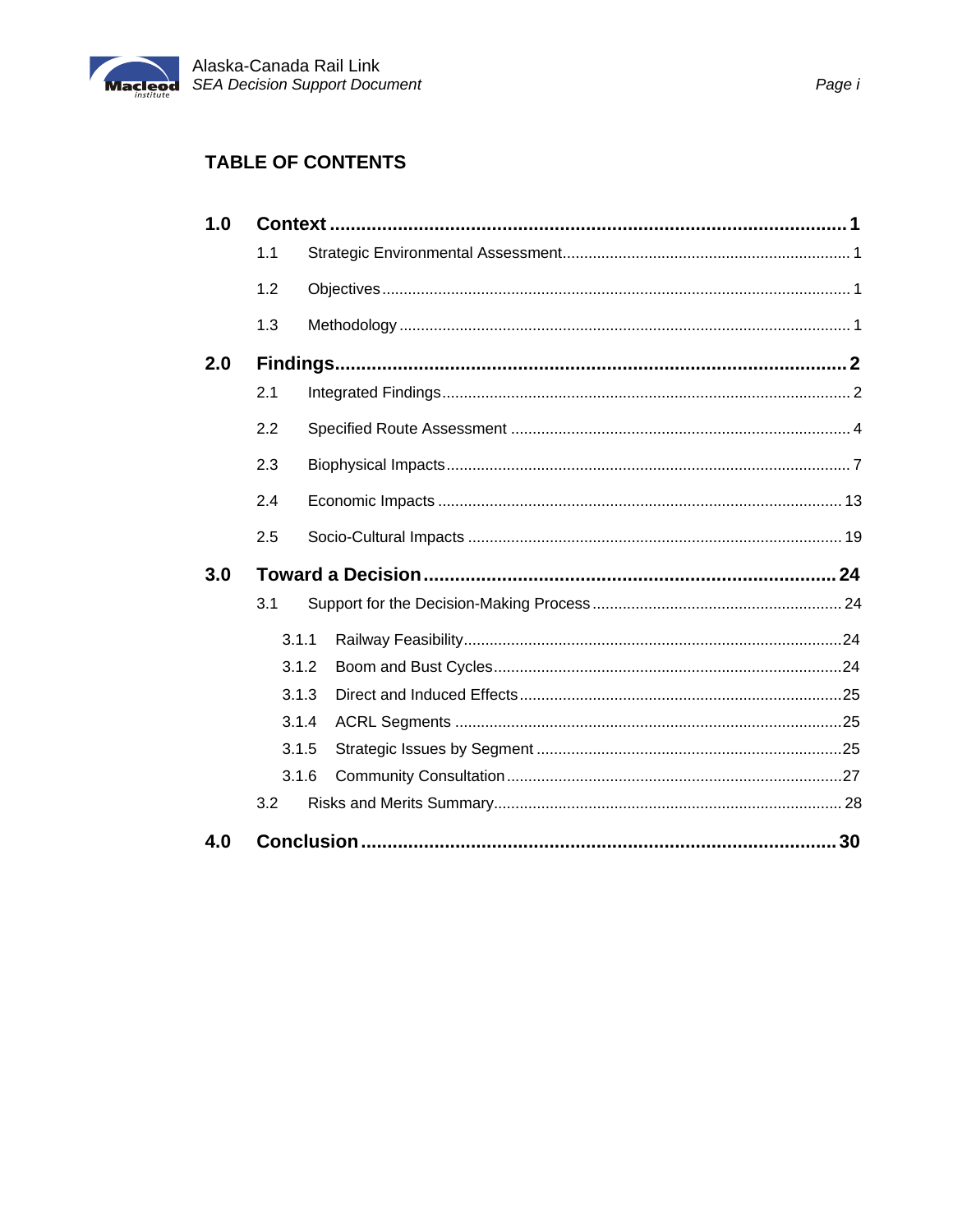<span id="page-2-0"></span>

# **1.0 CONTEXT**

#### **1.1 Strategic Environmental Assessment**

The ultimate goal for this *Strategic Environmental Assessment* is an issues scoping / pre-feasibility assessment, from which to distil a Decision Support Document that will assist US and Canadian public sector decision-makers in assessing the merits, risks and impacts associated with public sector support and investment in the Alaska Canada Rail Link (ACRL).

### **1.2 Objectives**

As described in the Statement of Work, the objective of this SEA is to provide *an early warning, long range assessment of likely construction and operations impacts and benefits to both the natural and human environment* from investment in the ACRL.

### **1.3 Methodology**

The project has been carried out according to the original four-stage framework set out in the proposal; there are deliverable reports available for each of the six tasks in Stage 2 and the three tasks in Stage 3. This document forms the Decision Support Document envisioned for Stage 4; it represents the culmination of all previous work in the D1 Work Package: the (see Figure 1 below).



### **Figure 1: A Four Step Approach**

The reader will note that the content relating to the six task areas of this decision support document varies to a degree, in format, terminology and emphasis. This is a reflection of the respective regulatory regimes and 'terms of art' in environmental management practice, economic and socio-cultural study that exist on either side of the international border.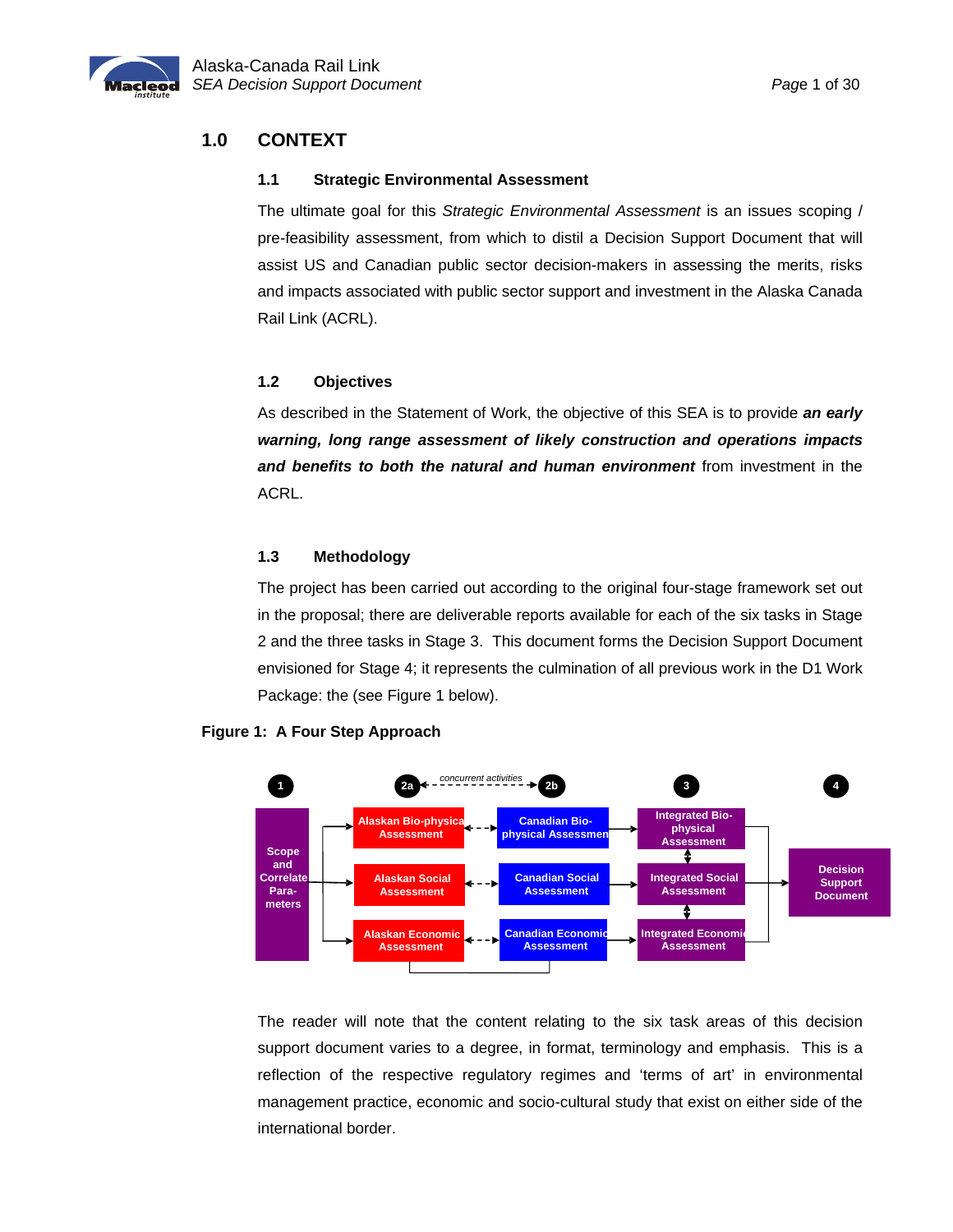<span id="page-3-0"></span>

## **2.0 FINDINGS**

The following section briefly outlines the findings of the Strategic Environmental Assessment.

#### **2.1 Integrated Findings**

The project will improve the basic economics of many mines in Alaska, Yukon, and northern BC. This potential, if developed appropriately, could provide steady, highpaying jobs, grow regional economic output, and increase revenues for governments.

The construction phase of the railroad will place strains on local labour markets and infrastructure. Once built, however, it will reduce freight costs, improve disaster response capability and reduce reconstruction costs for highways in Yukon and Alaska. Due to its scope, the ACRL will be classified as a mega-project, requiring special management and resources to be brought in from other parts of the country, or indeed, the world.

With the ACRL in place, costs of basic goods will be reduced in Alaska, Yukon, and northern BC. These savings will be offset to some degree by increased housing prices in the region, especially during construction phases. Imported business inputs will become less expensive, and transportation costs of exports reduced.

As opposed to road transport, a rail link offers increased energy efficiency, reduced emissions and a reduced ecological footprint. In comparison to road and particularly port access, it offers greater security of access in the event of cataclysmic natural disaster.

At this level of investigation, a specific biophysical bar to rail construction or operation in any of the sub-corridors identified and considered has not been identified. There are specific areas of concern, however, designated as "hot spots", and described more fully in the body of this document. Similarly, no such socio-cultural bar has been identified; again, concerns are identified.

The capital expenditure for ACRL construction will be a sunk cost. However, significant economic return (primarily from induced development in the mining sector) suggests that a rail link will offer broad economic benefit in the long term.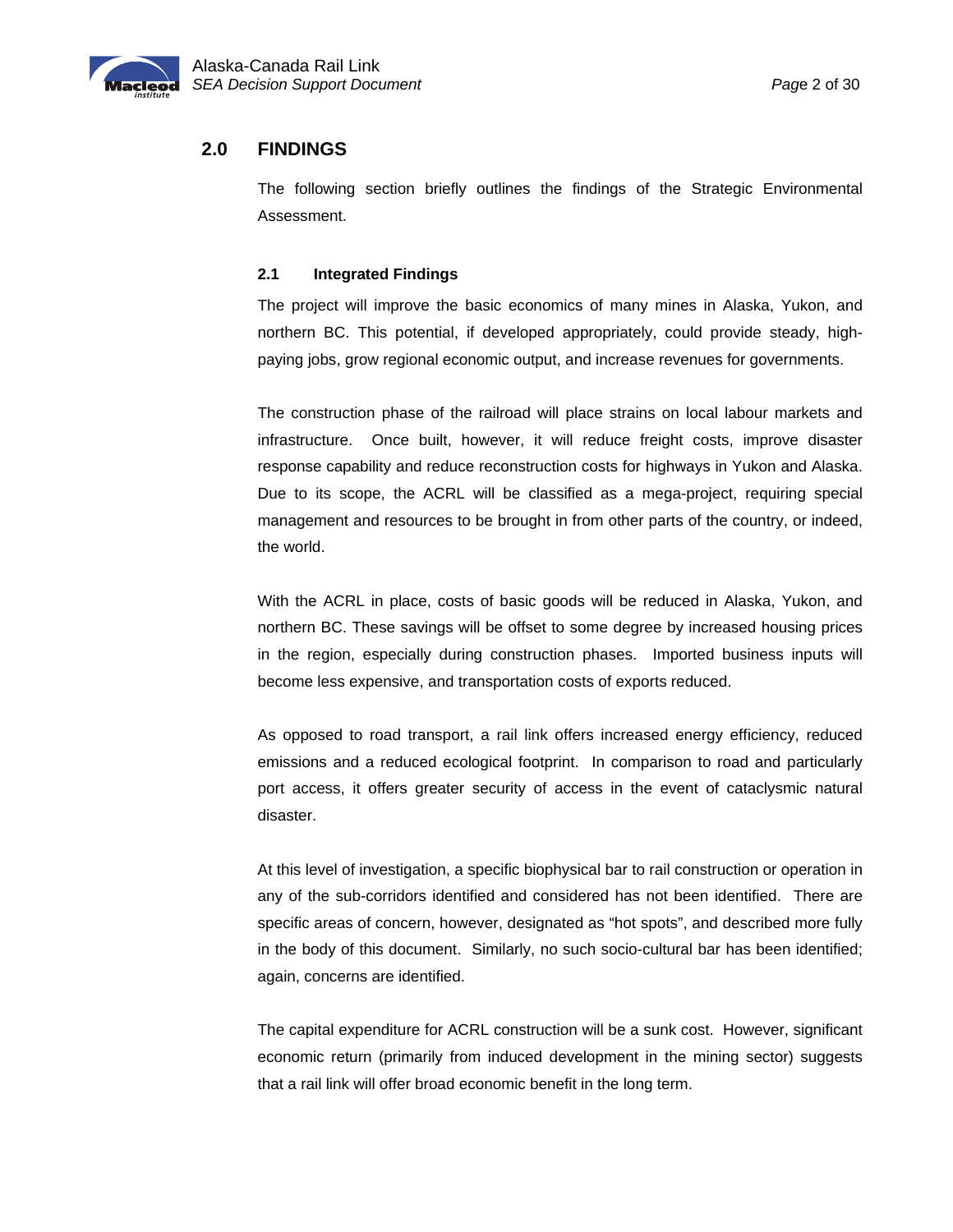

Notwithstanding the foregoing, there remain significant biophysical, socio-cultural and economic issues to be considered should this initiative proceed, in whole, in part or in phases, that are further described below and in more detail in supporting study documentation.

Due to time and budget constraints, the SEA was conducted without broad public consultation. Public input, therefore, is an information gap of the first order that must be addressed should a decision lead to a furtherance of this initiative; consultation must include indigenous (Aboriginal and Alaska Native) and local, non-Aboriginal knowledge and community participation. This suggests a series of community visioning opportunities could function as a useful tool for consulting with affected communities while developing strategic plans for building governance capacity and impact resiliency. Additional information gaps, not the least of which are traditional environmental knowledge (TEK) and climate change adaptation studies, are identified below and in further detail in supporting subject documentation. In this regard, the ACRL presents an opportunity for inter-disciplinary learning about climate change adaptation.

This document identifies top-level biophysical, socio-cultural and economic impacts and benefits to the construction and operation of an ACRL. Supporting documentation speaks to processes to plan for and implement measures and procedures to manage and mitigate impacts and to maximize benefits. Underlying these proposals is the need for greater specificity and depth of sub-corridor data and information, biophysically, socio-culturally and economically. A decision to go forward, in whole, in part, or in phases will trigger regulatory imperatives for in-depth environmental assessment inclusive of socio-economic consideration and broad public consultation. It will also need to address the cumulative effects of induced development. This process will include impacts mitigation and management planning and benefits enhancement planning.

By working with affected communities during the consultation process, strategic plans for building governance capacity can be developed to realize benefits and investment in institutional infrastructure (a significant step in mitigating socio-cultural and socioeconomic impacts).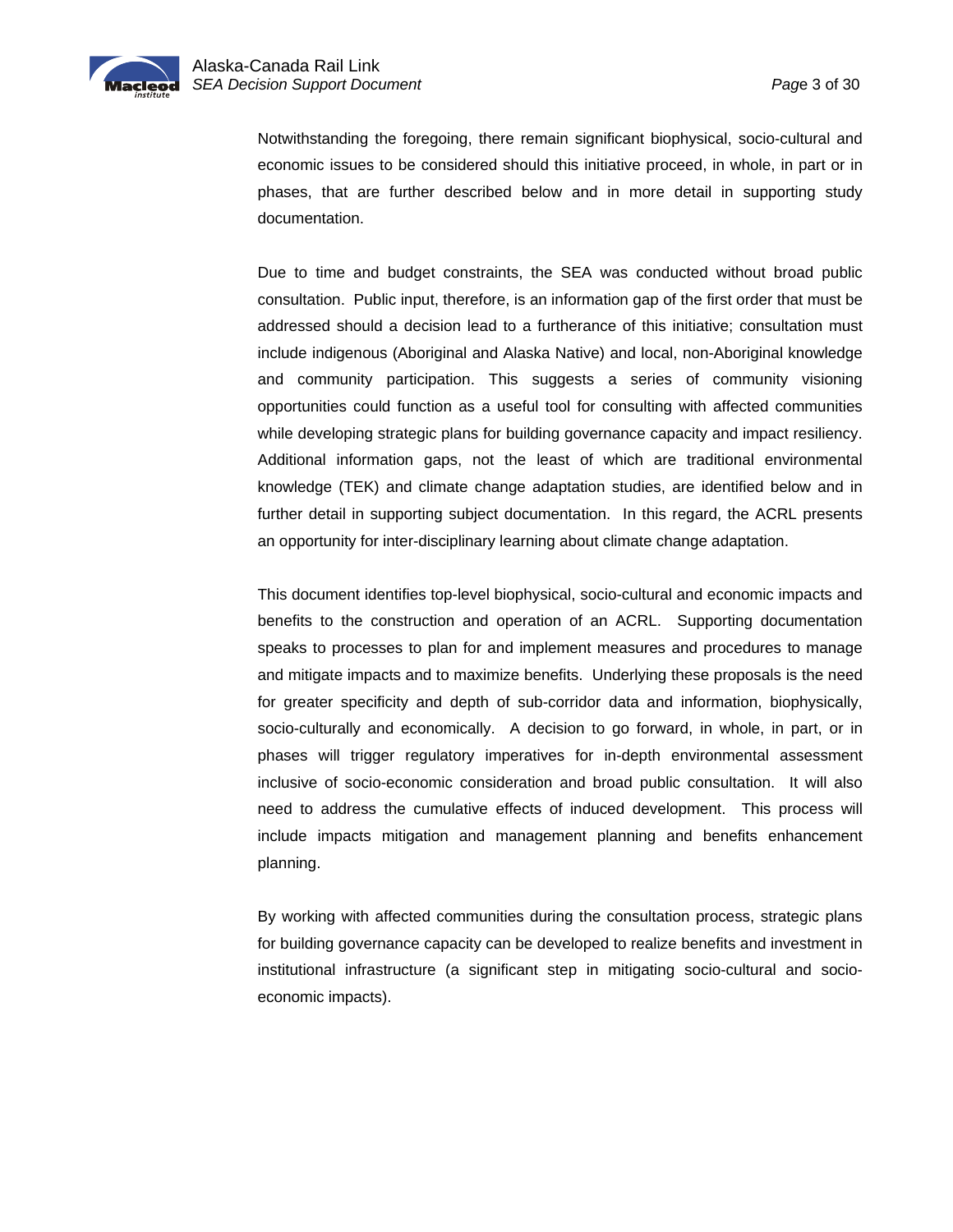<span id="page-5-0"></span>

l

### **2.2 Specified Route Assessment**

During the course of this SEA the ACRL Project Manager requested a comparative analysis be performed on a specified route. As currently envisaged, this route follows from Delta Junction to Hazelton via Carmacks and Watson Lake (Segments<sup>[1](#page-5-1)</sup> A, B, H and L/L1) with a spur to the port of Skagway/Haines from Carmacks via Whitehorse (following Segments F and G). Note that Segment L runs further than the intended destination (Eaglesnest Creek to Minaret sub-segment) but is the only segment that examines Watson Lake to Eaglesnest Creek.

The following table presents a comparative analysis of directly-affected interests and constituencies encountered along the specified route<sup>[2](#page-5-2)</sup>.

<sup>&</sup>lt;sup>1</sup> Route segments are described in maps and tables beginning on page 8 below.<br><sup>2</sup> By contract. Table 6 sp nasse 21.22 presents regional issues (within a 200 km)

<span id="page-5-2"></span><span id="page-5-1"></span>By contrast, Table 6 on pages 21-22 presents *regional* issues (within a 200 km buffer).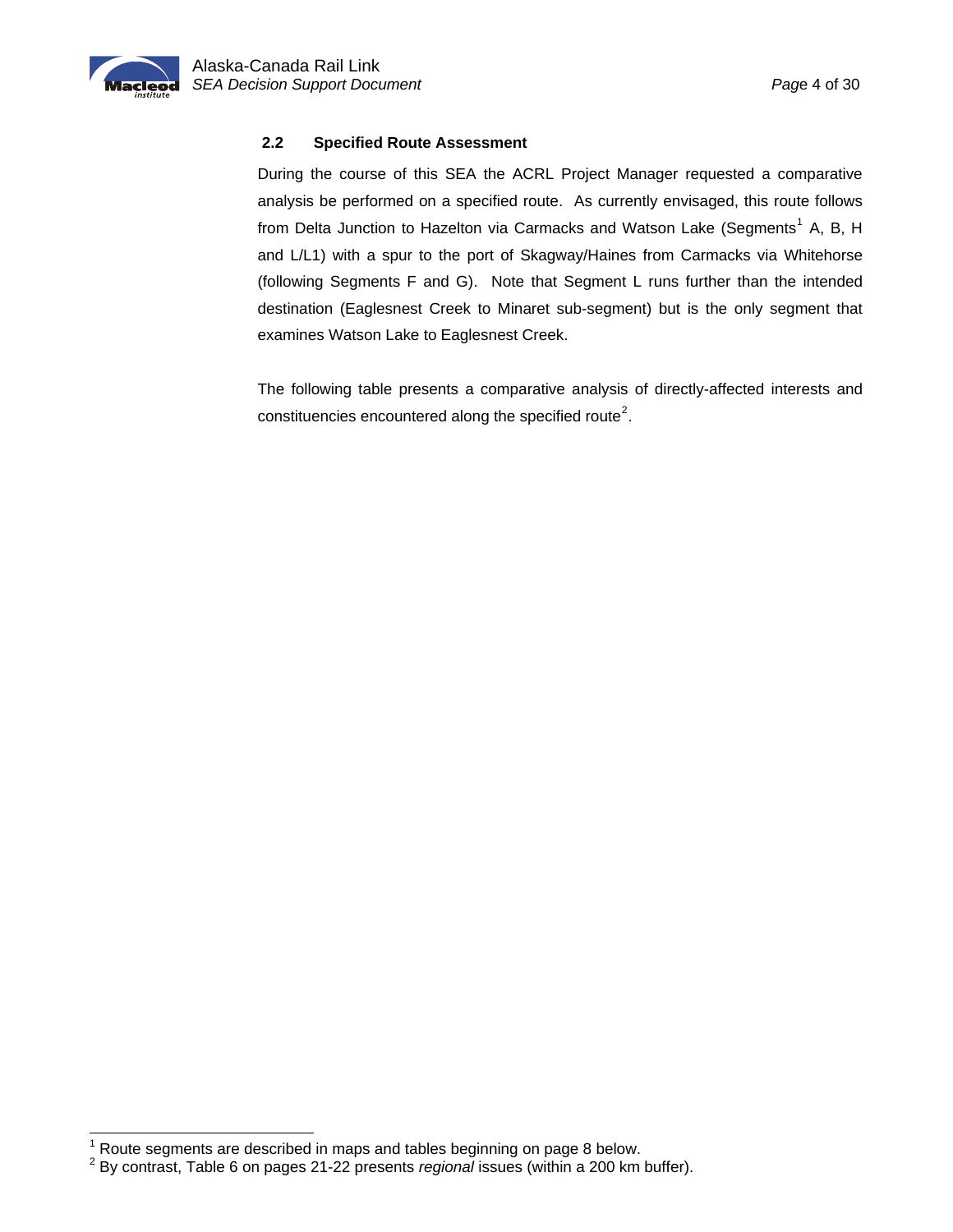

# **Table 1: Analysis of Specified Route**

| <b>Route Segment</b>                                                                                      | <b>Pros</b>                                                                                                                                                                                                                                                                                                                                                                                                                                                                                                                                                                                    | <b>Cons</b>                                                                                                                                                                                                                                                                                                                                                                                                                                                  | Hot Spots & Key Issues**                                                                                                                                                                                                                                                                                   |  |  |
|-----------------------------------------------------------------------------------------------------------|------------------------------------------------------------------------------------------------------------------------------------------------------------------------------------------------------------------------------------------------------------------------------------------------------------------------------------------------------------------------------------------------------------------------------------------------------------------------------------------------------------------------------------------------------------------------------------------------|--------------------------------------------------------------------------------------------------------------------------------------------------------------------------------------------------------------------------------------------------------------------------------------------------------------------------------------------------------------------------------------------------------------------------------------------------------------|------------------------------------------------------------------------------------------------------------------------------------------------------------------------------------------------------------------------------------------------------------------------------------------------------------|--|--|
| A: Delta Jn. to<br>Tanacross                                                                              | • Achieves connectivity to Alaska rail system<br>No alternate route (common to all routes)<br>$\bullet$<br>• Estimated USD \$250-300 million in highway<br>reconstruction savings to Gov't of Alaska if built<br>before AHGP development                                                                                                                                                                                                                                                                                                                                                       | • State Forest, ANCSA Land, 4 Game Management<br>Units<br>• Federally threatened species: Lynx, 7 species of<br>special concern<br>• Steeper slopes than southern route (to Beaver Creek)                                                                                                                                                                                                                                                                    | • Tanana River (navigable stream)<br>• Land use conflicts: State Forest, State Parks,<br>Scenic Byway, State Range, Military Reservation<br>• Habitat fragmentation (tundra and forest), fish<br>habitat                                                                                                   |  |  |
| B: Tanacross to<br>Carmacks<br>(Beaver Creek to<br>Carmacks via Nisling<br>River is alternate)            | • Avoids Kluane National Park<br>55% as opposed to 72% of route requires heavy<br>construction<br>Avoids potential Special Management<br>designation for Nisling River alternate<br>Significant wetlands avoided<br>$\bullet$<br>• 20 as opposed to 34 water crossings<br>• Low gradient but 35% curves<br>• 2 as opposed to 3 SARA Schedule 1 species<br>affected<br>• Potential induced mining development but not in<br>near term<br>• 100% of route in settled land claim areas<br>(Tr'ondek Hwech'in, Selkirk and Little<br>Salmon/Carmacks)<br>• Avoids unsettled White River land claim | • Affects Nordenskiold Wetlands/Habitat Protection<br>Area<br>• 90% as opposed to 40% of route within 1 km of water<br>body (increased spill risk)<br>• Alternate route steep gradient but 21% curves                                                                                                                                                                                                                                                        | • Aesthetic impacts<br>Land use conflicts with proposed power line<br>• Tantalus Bluff raptor habitat                                                                                                                                                                                                      |  |  |
| H: Carmacks to<br><b>Watson Lake</b><br>(Whitehorse to Watson<br>Lake via Alaska<br>Highway is alternate) | • Avoids Blue/Dease Rivers Ecological Reserve,<br>Nasutlin R. National Wildlife Area<br>• 63% as opposed to 80% of route requires heavy<br>construction<br>• 28% as opposed to 34% curves<br>• Wolverine and Howards Pass mines assisted;<br>Fyre, Kudz Ze Kaya, Grum, Ice, Swim all<br>dependent                                                                                                                                                                                                                                                                                              | • Affects Nordenskiold Habitat Protection Area<br>• 41 as opposed to 31 significant water crossings<br>• 3 as opposed to 2 SARA Schedule 1 species affected<br>• Majority of route in unsettled YK Kaska Dena land<br>claim (represented by Liard FN and Ross River Dena<br>Council)                                                                                                                                                                         | • Routing at Carmacks<br>• Aesthetic impacts<br>• Yukon River crossing<br>• Raptors<br>• Little Salmon Lake<br>• Migratory flyway<br>• Routing at Watson Lake<br>• Induced development increases cumulative effect                                                                                         |  |  |
| L: Watson Lake to<br>Minaret via<br>Eaglesnest Creek*<br>(Ft. Nelson route is<br>alternate)               | • Achieves half of northern BC link<br>• Avoids Dune Za Keyih and Denetiah Provincial<br>Parks<br>• 1 as opposed to 3 SARA Schedule 1 species<br>affected<br>• Potential induced mining development but not in<br>near term                                                                                                                                                                                                                                                                                                                                                                    | • Multiple protected areas affected: Spatsizi<br>Headwaters, Spatsizi Plateau & Stikine Provincial<br>Park<br>• Approx 69% as opposed to 37% of route requires<br>heavy or very heavy construction (however much on<br>Minaret spur)<br>• Similar proportion of curves but very steep gradient<br>as opposed to low-moderate gradient<br>• Much of route in unsettled BC land claims (Kaska<br>Dena Council, Liard First Nation, Ross River Dena<br>Council) | • Dease Lake<br>• Aesthetic impacts<br>• Stikine & Klappan Rivers<br>• Skeena River headwaters<br>• Proximity to Spatsizi Wilderness Park<br>• Multiple wildlife concerns                                                                                                                                  |  |  |
| L1: Eaglesnest<br>Creek to Hazelton<br>(Minaret spur,<br>Mackenzie or Ft. St.<br>John alternates)         | • Achieves half of northern BC link<br>• Kerness North and South mines assisted; Lost<br>Fox, Hobbit Boatch, Summit, Ground Hog and<br>Coalfield all dependent                                                                                                                                                                                                                                                                                                                                                                                                                                 | • Multiple protected areas affected: Spatsizi<br>Headwaters & Spatsizi Plateau Provincial Parks<br>• Skeena, Klappan, Nass & Kispiox River valleys<br>affected (wildlife corridors)<br>• Part of route in unsettled land claim (Gitxsan<br>Hereditary Chiefs)                                                                                                                                                                                                | • Fisheries and recreation impacts to Kispiox, Nass<br>and Skeena Rivers<br>• Encroachment into roadless valleys with high<br>wilderness values vs. Highway 37 route<br>• Duplication of existing rail bed in Segment L from<br>Dease Lake to Minaret<br>• Induced development increases cumulative effect |  |  |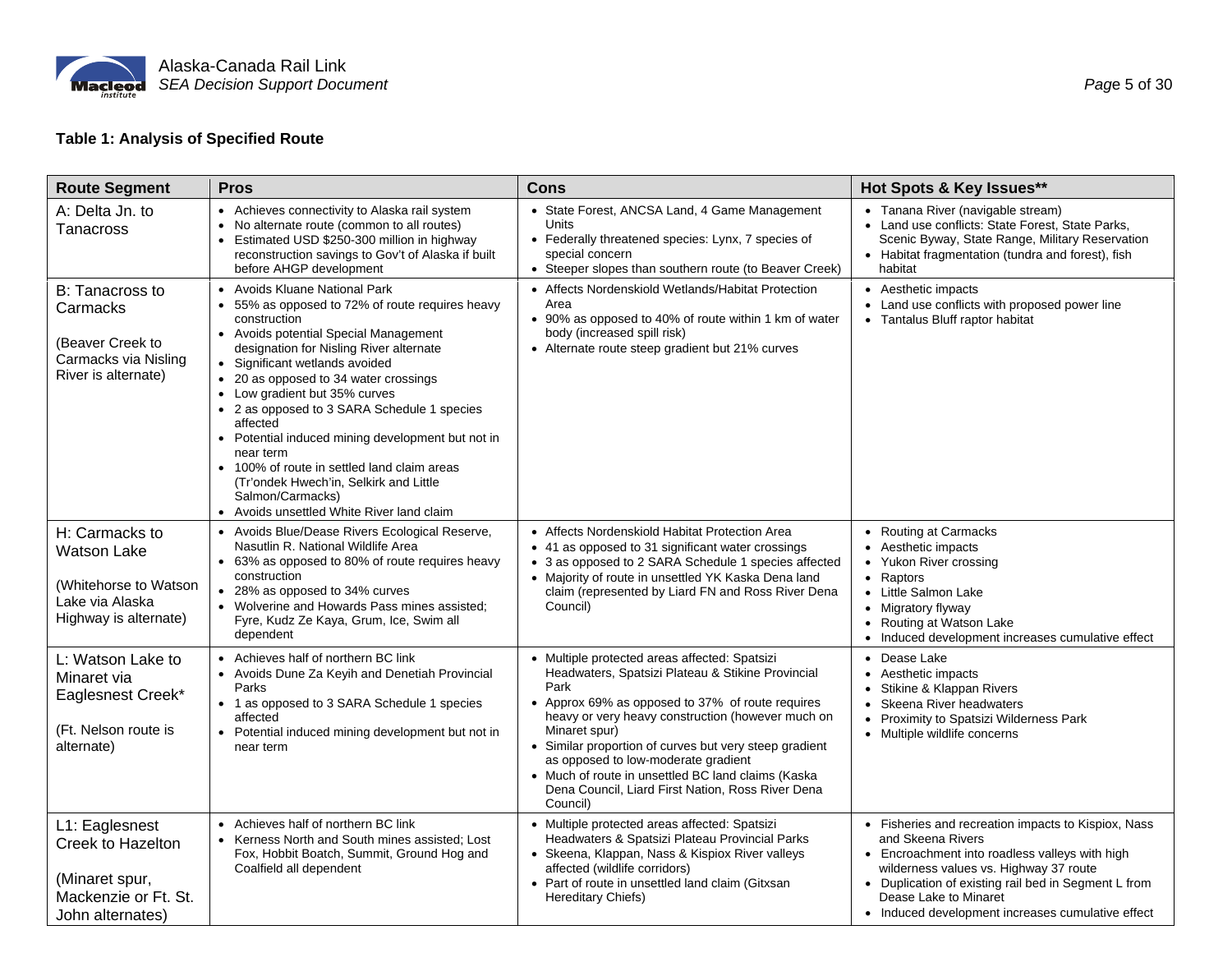

| <b>Route Segment</b>               | <b>Pros</b>                                                                                                                                                                                                                                                                                                                                    | Cons                                                                                                                                                                          | Hot Spots & Key Issues**                                                                                                  |
|------------------------------------|------------------------------------------------------------------------------------------------------------------------------------------------------------------------------------------------------------------------------------------------------------------------------------------------------------------------------------------------|-------------------------------------------------------------------------------------------------------------------------------------------------------------------------------|---------------------------------------------------------------------------------------------------------------------------|
| F:Carmacks to<br>Whitehorse        | Only route from Carmacks to Whitehorse<br>(alternate is from Beaver Creek via Kluane NP or<br>Nisling R., not serving Carmacks)<br>Division Mtn. and Minto mines assisted<br>100% of route in settled land claim areas (Little<br>Salmon/Carmacks, Ta'an Kwach'an and Kwanlin<br>Dun First Nations)                                            | Data gaps in biophysical effects<br>• Woodland Caribou (SARA Schedule 1 species)<br>affected<br>64% of route within 1 km of water body                                        | Nordenskiold wetlands<br>Braeburn elk<br>Fox Lake (land use conflicts)<br>Induced development increases cumulative effect |
| G: Whitehorse to<br>Skagway/Haines | Achieves northern port access for AHGP freight<br>Follows existing corridor with summer use<br>Minimal surface disturbance if existing corridor is<br>followed<br>Potential induced mining but not in near term<br>Canadian portion of route in settled land claim<br>areas (Ta'an Kwach'an, Kwanlin Dun and<br>Carcross/Tagish First Nations) | • Affects Chilkoot Pass National Historic Site<br>• 2 SARA Schedule 1 species affected (Perigrine<br>Falcon and Woodland Caribou)<br>• 67% of route within 1 km of water body | Routing at Whitehorse<br>• Yukon River crossing<br>Southern Lakes Caribou<br>Lewes Lake<br>• Migratory flyway             |

\* The analyzed route does not run from Eaglesnest Creek to Minaret; route segment L is the only segment that covers Watson Lake to Eaglesnest Creek \*\* Insufficient data to include socio-cultural hot spots without broad public consultation process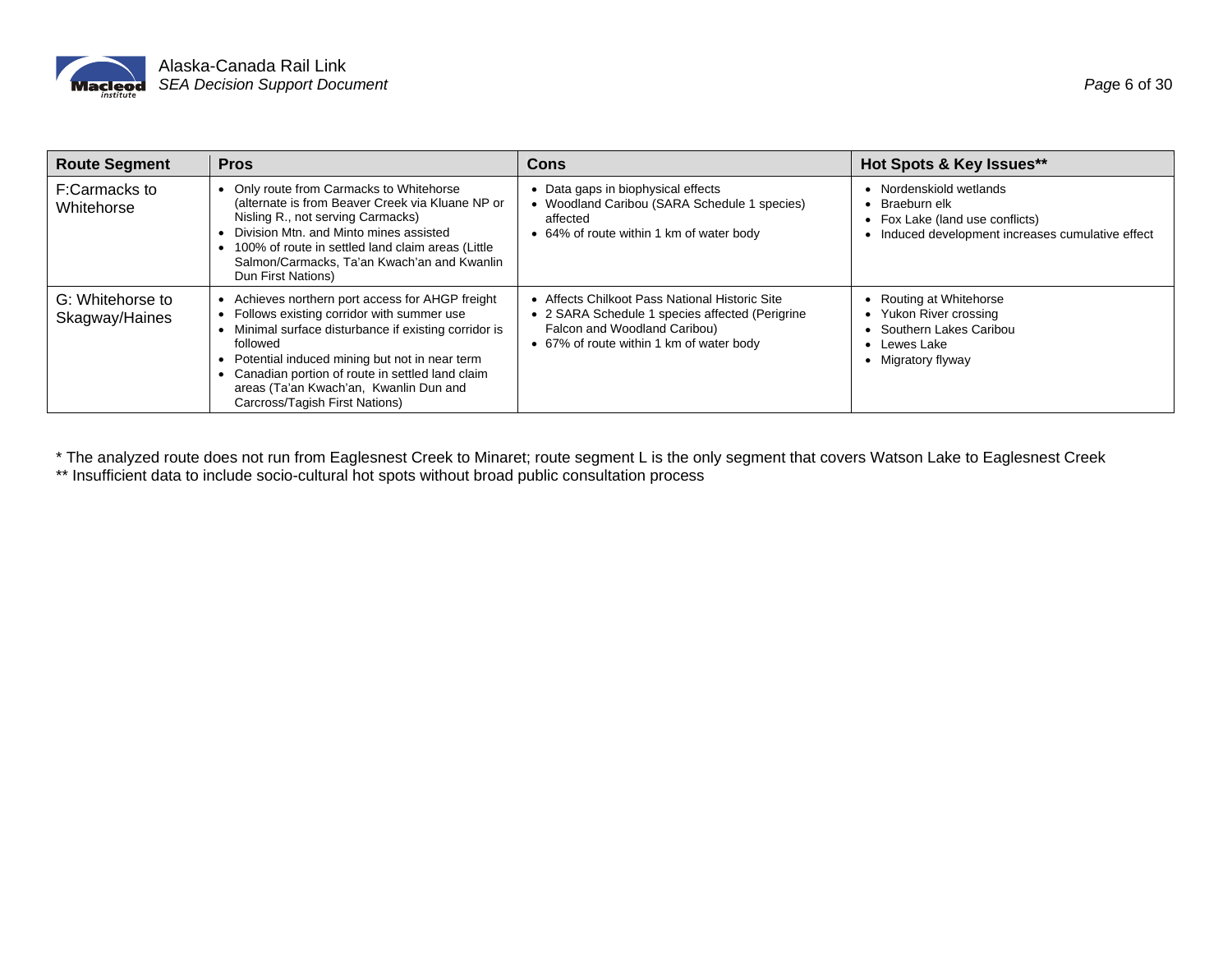<span id="page-8-0"></span>

#### **2.3 Biophysical Impacts**

A major infrastructure project such as the ACRL has the potential to influence an extended landscape beyond the immediate vicinity of its route. Analysis of the overall corridor within which the ACRL would lie is therefore relevant to the SEA.

A key consideration for the ACRL will be whether the corridor selected has an existing transportation route (road or rail), thus mitigating the effects of creating access into an otherwise "wilderness" area. Even though such a choice is consistent with established environmental management practice for minimizing the biophysical impacts of linear developments, science-based risk analysis may reveal that the impacts of using a corridor without existing access are less than those with existing access.

An example may be an ACRL option paralleling the Alaska Highway through Kluane National Park where, despite the presence of the Highway, the railway may place at risk a number of federally protected ecologically sensitive areas, thus suggesting a "wilderness" alternative as being preferable. Conversely, the suggested sub-corridor routing from Eaglesnest Creek to Hazelton deviates from the course of Highway 37, suggested a "wilderness" routing as opposed to that through an existing transportation route. These potential situations underscore the need for detailed biophysical information collection and analysis during the planning and design stage such that the comparative trade-offs can be appreciated in decision-making.

The following tables identify the links that make up all possible combinations for joining the existing Alaskan and Canadian rail systems. Figure 2 (below) illustrates the ACRL segments and scenarios being considered. Table 2 (page 6) groups these links by 'Scenario' and Table 3 (page 6) identifies end points and link sequence.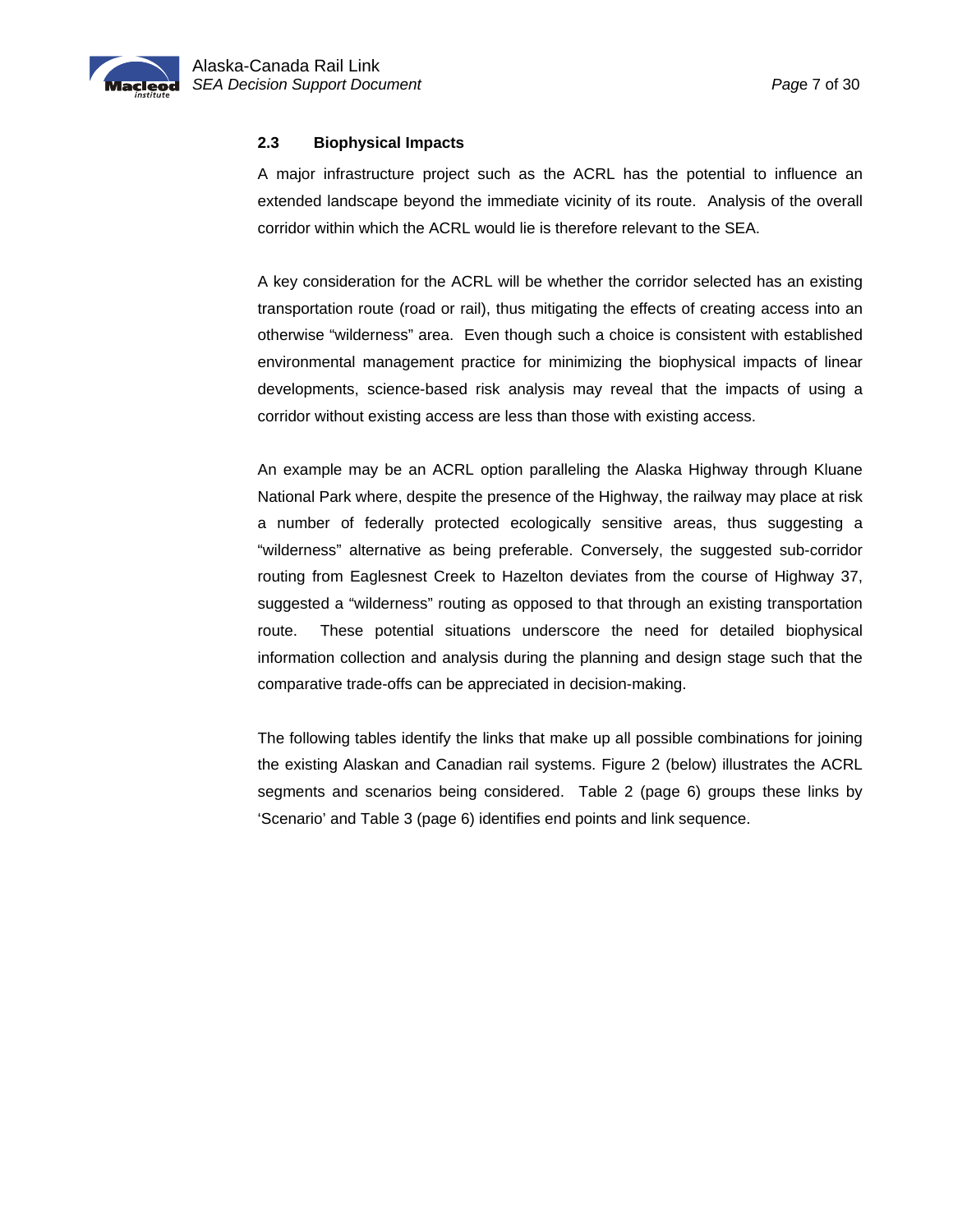

# **Figure 2: ACRL Segments in Alaska, Yukon and British Columbia**

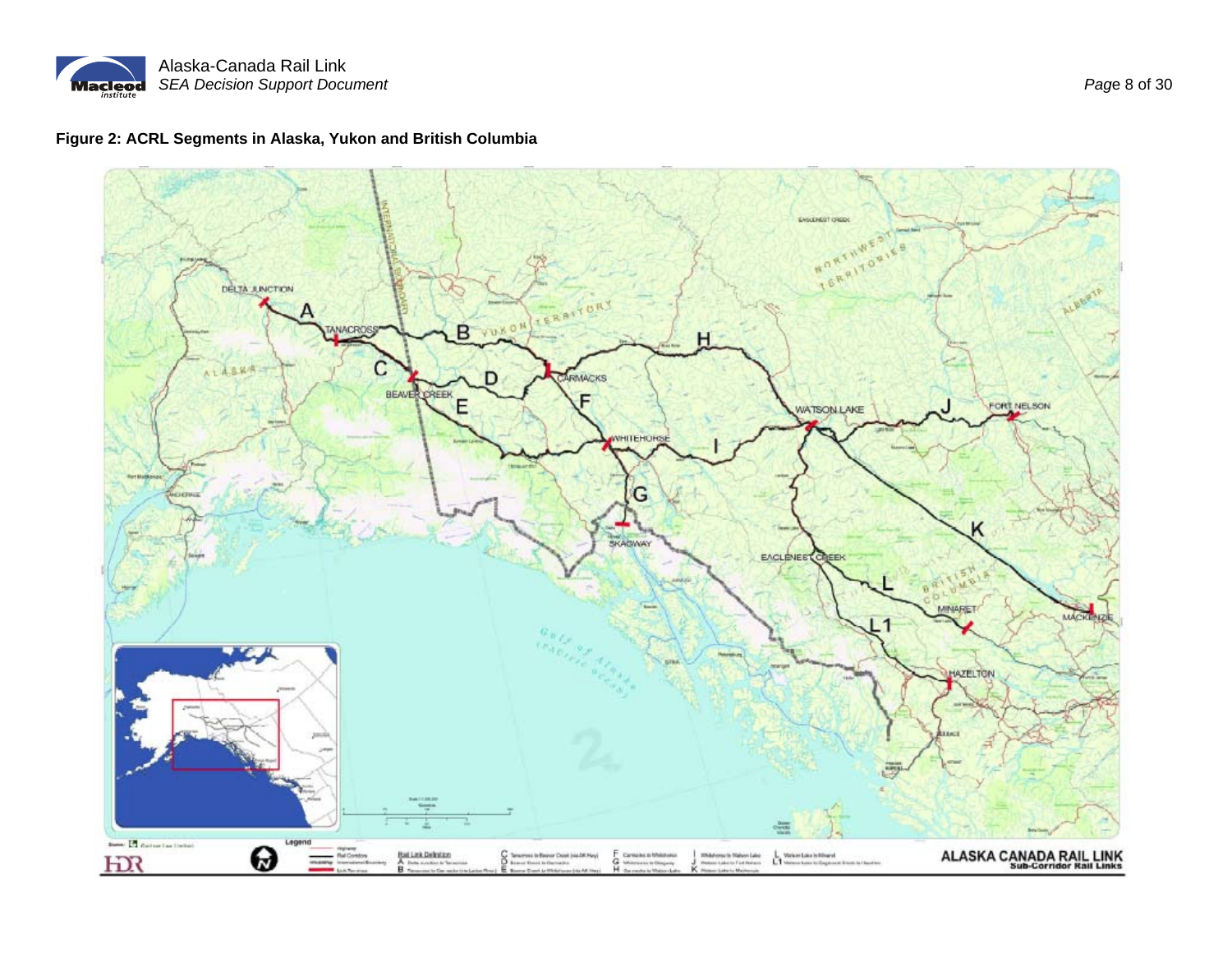

# **Table 2: ACRL Links by Scenario**

| Link        | Description                                     | Scenario # |
|-------------|-------------------------------------------------|------------|
| Designation |                                                 |            |
| А           | Delta Junction to Tanacross                     |            |
| в           | Tanacross to Carmacks (via Ladue River)         |            |
| C           | Tanacross to Beaver Creek (via Alaska Highway)  |            |
| D           | Beaver Creek to Carmacks                        |            |
| F           | Beaver Creek to Whitehorse (via Alaska Highway) |            |
| F           | Carmacks to Whitehorse                          |            |
| G           | Whitehorse to Skagway                           | 2          |
| н           | Carmacks to Watson Lake                         | з          |
|             | Whitehorse to Watson Lake                       | 3          |
|             | Watson Lake to Fort Nelson                      |            |
| κ           | Watson Lake to Mackenzie                        |            |
|             | Watson Lake to Minaret                          |            |
|             | Watson Lake to Eaglenest Creek to Hazelton      |            |

# **Table 3: ACRL Potential Link Combinations**

|                | <b>Endpoints</b> | <b>Link Sequence</b> |
|----------------|------------------|----------------------|
| Delta Junction | Carmacks         | $A-B$                |
|                |                  | $A-C-D$              |
| Carmacks       | Whitehorse       | F                    |
| Delta Junction | Whitehorse       | $A-B-F$              |
|                |                  | A-C-D-F              |
|                |                  | $A-C-E$              |
| Carmacks       | Skagway          | $F-G$                |
| Delta Junction | Skagway          | A-B-F-G              |
|                |                  | A-C-D-F-G            |
|                |                  | A-B-E-G              |
| Carmacks       | Watson Lake      | н                    |
|                |                  | $F-I$                |
| Whitehorse     | Watson Lake      | T                    |
| Delta Junction | Watson Lake      | A-B-H                |
|                |                  | A-C-D-H              |
|                |                  | $A-B-F-I$            |
|                |                  | A-C-D-F-I            |
|                |                  | A-C-E-I              |
| Watson Lake    | Fort Nelson      | J                    |
| Delta Junction | Fort Nelson      | A-B-H-J              |
|                |                  | A-C-D-H-J            |
|                |                  | A-B-F-I-J            |
|                |                  | A-C-D-F-I-J          |
|                |                  | A-C-E-I-J            |
| Watson Lake    | Mackenzie        | κ                    |
| Delta Junction | Mackenzie        | A-B-H-K              |
|                |                  | A-C-D-H-K            |
|                |                  | A-B-F-I-K            |
|                |                  | A-C-D-F-I-K          |
|                |                  | A-C-E-I-K            |
| Watson Lake    | Minaret          | L                    |
| Delta Junction | Minaret          | A-B-H-L              |
|                |                  | A-C-D-H-L            |
|                |                  | A-B-F-I-L            |
|                |                  | A-C-D-F-I-L          |
|                |                  | A-C-E-I-L            |
| Watson Lake    | Hazelton         | L1                   |
| Delta Junction | Hazelton         | A-B-H-L1             |
|                |                  | A-C-D-H-L1           |
|                |                  | A-B-F-I-L1           |
|                |                  | A-C-D-F-I-L1         |
|                |                  | A-C-E-I-L1           |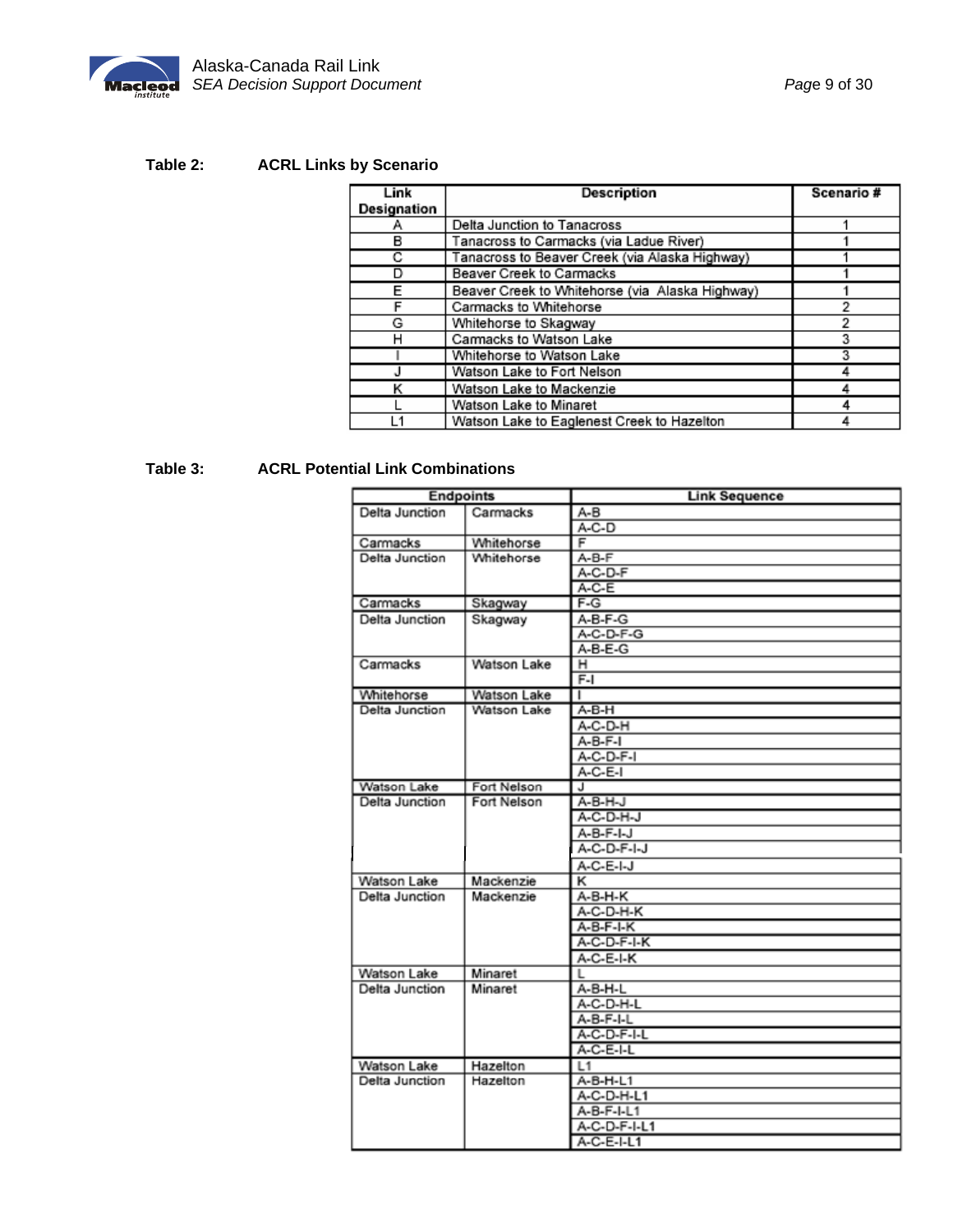

A summary of the four scenarios from a biophysical perspective provides the reader an overview that can be used to refine the scope of subsequent work that will be required at the next level of route definition and planning. As would be expected with a project of this magnitude and potential cost, planning and route selection will be an iterative process.

There are key biophysical data gaps and they are large enough to merit significant additional investigation. Furthermore, the information gaps along each sub-corridor are large enough to suggest proceeding with caution from a biophysical perspective. The biophysical data for each sub-corridor needs to be brought up to a common base standard to effectively contribute to the selection of a preferred routing. A number of issues raised in this assessment could have substantial time and cost implications that would affect project economics. Further, the development, costing and implementation of effective management and mitigation efforts will require such biophysical data.

The biophysical analyses performed in Stage 2 identify *net biophysical effects* and *data gaps* for each scenario. Highlights of those analyses are provided in Table 4: Summary of SEA Level Biophysical Hotspots by Scenario, below.

**Scenario 1** – Links A through F. Possible effects of ACRL development include: impacts on state land (Forest, Parks, Game Management, Controlled Use Areas, Military); Aboriginal land; Species of Concern (caribou, fish, fisheries, migratory bird areas, other wildlife habitat); sensitive vegetation, waste sites, aquatic areas (farms, wetlands and floodplains); and corridor proximity to water bodies which could be impacted by potential construction, spill hazards and derailment. The gaps include: air quality modeling, noise and vibration elevations, wetland and floodplain delineations, consultation to determine aboriginal concerns (sensitive areas and issues), hydrologic/hydraulic surveys, mapping and modeling, hazard identification (earthquake and volcano), permafrost/geologic features, waste sites and climate change adaptation.

**Scenario 2** – Links F and G. The effects include: close proximity to water bodies (Nordenskolid wetlands, Fox Lake, Yukon River, southern Lakes, Lewes Lake and Bennet Lake). The gaps include: wildlife corridor identification, surface disturbance, spill/derailment hazards, traditional environmental knowledge and climate change adaptation.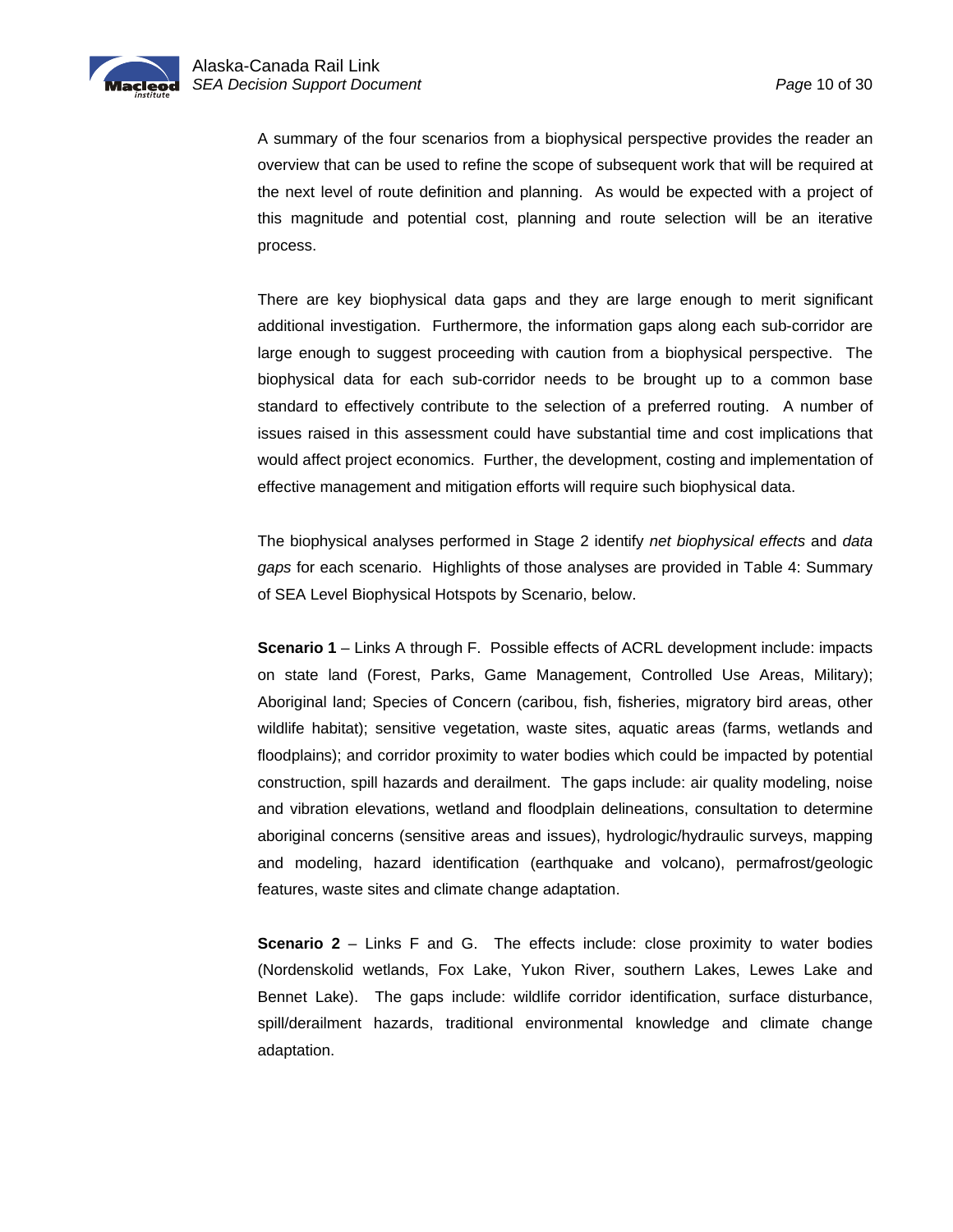

**Scenario 3** – Links H and I. Anticipated effects include: land use conflicts with existing transportation and pipeline corridors, proximity to water bodies, surface disturbance and spill/derailment hazards and wildlife impacts (birds and mammals). The gaps include: identification of induced development of assisted mine, wildlife corridors, traditional environmental knowledge and climate change adaptation.

**Scenario 4** – Links J, K, L and L1. The effects include: direct impact on protected areas, close proximity to water bodies, significant river crossings, surface disturbance, spill/derailment hazards, wildlife conflicts, bird and plant diversity provincial park impacts and duplication of an existing unfinished rail bed. The gaps include: wildlife corridors, climate change adaptation, potential induced development and traditional environmental knowledge.

Finally, the following table offers further qualitative commentary on "hot spots" in the study area, designed to flag significant issues for consideration at this level of strategic consideration. The Annexes referred to in this table can be found in the Stage 3 biophysical report.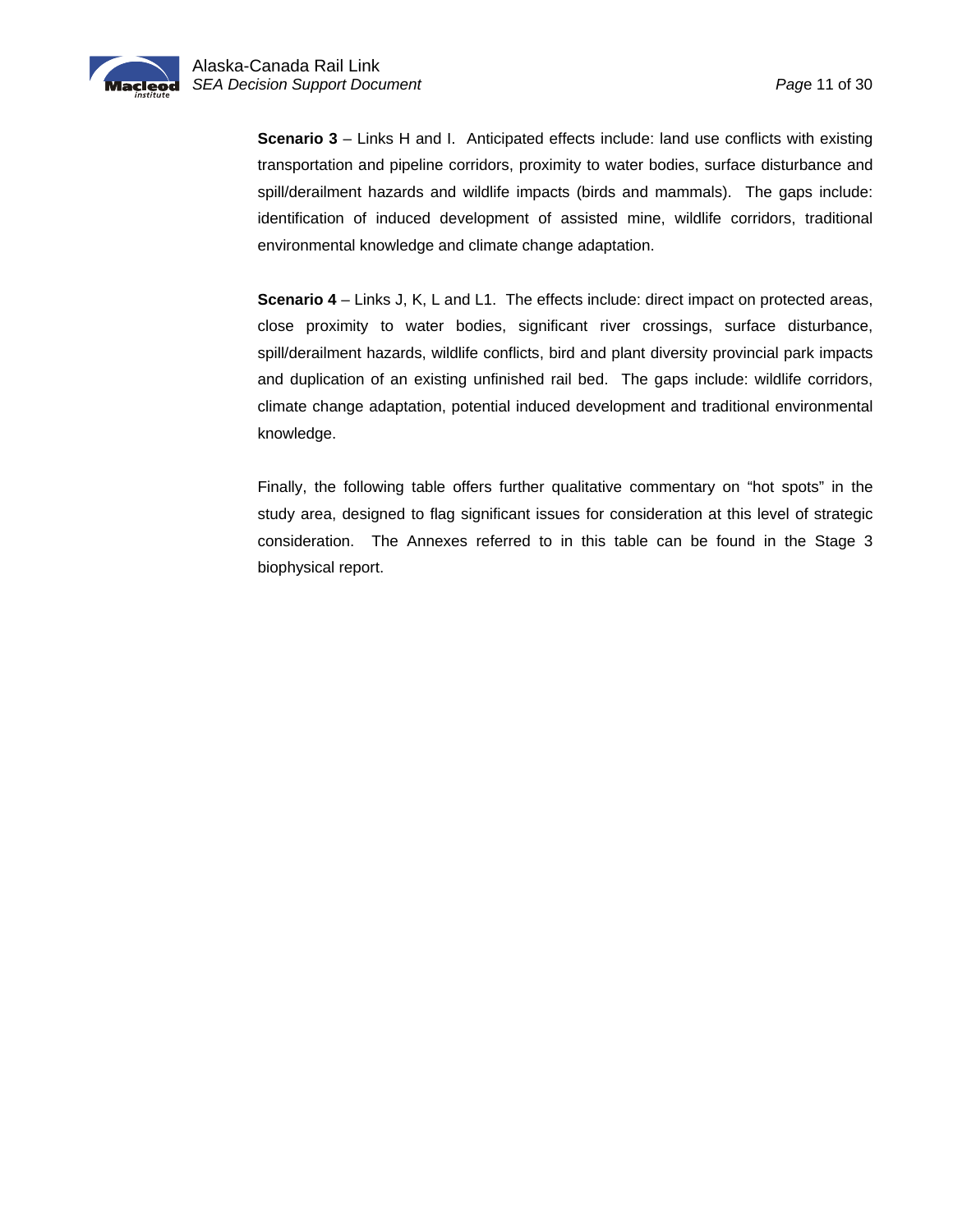

| <i>.</i><br><b>SCENARIOS</b>                                                   | <b>CORRIDOR HOTSPOTS</b>                                                                                                                                                                                                                                             |  |  |  |  |
|--------------------------------------------------------------------------------|----------------------------------------------------------------------------------------------------------------------------------------------------------------------------------------------------------------------------------------------------------------------|--|--|--|--|
| <b>Scenario One</b>                                                            |                                                                                                                                                                                                                                                                      |  |  |  |  |
| Delta Junction to Tanacross (standalone,<br>common to remaining sub-corridors) | See Annex 1, following for discussion on Alaskan sub-<br>corridor.                                                                                                                                                                                                   |  |  |  |  |
| Tanacross to North of Beaver Creek to                                          | See Annex 1, following, for discussion on Alaskan sub-<br>corridor.                                                                                                                                                                                                  |  |  |  |  |
| Carmacks (via Ladue River)                                                     | In Yukon: Aesthetics, land use conflicts Minto to<br>Carmacks with proposed power line routing east side of<br>Klondike Highway, Tantalus Bluff                                                                                                                      |  |  |  |  |
|                                                                                | See Annex 1, following, forf discussion on Alaskan sub-<br>corridor.                                                                                                                                                                                                 |  |  |  |  |
| Tanacross to Beaver Creek to Carmacks<br>(via Nisling River)                   | In Yulon: Permafrost, migratory birds (wetlands), lack of<br>biophysical information on Nisling River drainage,<br>candidate SMA, potential for rare plants, roadless<br>wilderness area                                                                             |  |  |  |  |
|                                                                                | See Annex I, following, for discussion on Alaskan sub-<br>corridor.                                                                                                                                                                                                  |  |  |  |  |
| Tanacross to Beaver Creek to<br>Whitehorse along the Alaska Highway            | In Yukon: Permafrost, seismic, migratory birds<br>(Pickhandle Lakes), Chisana caribou, major land use<br>conflicts Kluane National Park at Slims River, Spruce<br>beetle at Haines Junction, Bison & Elk, rare plants<br>Takhini Valley, routing at Whitehorse       |  |  |  |  |
| <b>Scenario Two</b>                                                            |                                                                                                                                                                                                                                                                      |  |  |  |  |
| Carmacks to Whitehorse                                                         | Nordenskiold wetlands, Braeburn elk, Fox Lake (land<br>use conflicts, aesthetics, soils and grades, routing at<br>Whitehorse and Yukon River crossing                                                                                                                |  |  |  |  |
| Whitehorse to Skagway via Carcross                                             | Routing at Whitehorse, Yukon River crossing, Southern<br>lakes caribou, Lewes Lake, Carcross, Bennett Lake                                                                                                                                                           |  |  |  |  |
| <b>Scenario Three</b>                                                          |                                                                                                                                                                                                                                                                      |  |  |  |  |
| Whitehorse to Watson Lake (via the<br>Alaska Highway)                          | Yukon River crossing & wetlands, Marsh Lake land use<br>conflicts, Squanga Lake whitefish, Johnson Crossing<br>Teslin River crossing), Teslin Lake Nisutlin Bay<br>(waterfowl, grades, routing) Rancheria (aesthetics, bull<br>trout, caribou), Liard River crossing |  |  |  |  |
| Carmacks to Watson Lake                                                        | Routing at Carmacks, aesthetics, Yukon River crossing,<br>raptors, Little Salmon Lake, migratory flyway, routing at<br>Watson Lake                                                                                                                                   |  |  |  |  |
| Scenario Four                                                                  |                                                                                                                                                                                                                                                                      |  |  |  |  |
| Watson Lake to Fort Nelson                                                     | Liard River Crossing, Liard River Hotsprings & Corridor<br>Park, aesthetics and multiple wildlife conflicts, unusual<br>boreal forest bird/plant diversity                                                                                                           |  |  |  |  |
| Watson Lake to Mackenzie                                                       | Roadless wildemess, important wildlife migration<br>corridor, Kechika River drainage & Rocky Mountain<br>trench have multiple wildlife habitat interests including<br>Denetiah and Dune Za Keyih provincial parks,                                                   |  |  |  |  |
| Watson Lake - Minaret via BCR<br>Extension rail bed                            | Aesthetics, Dease Lake, Stikine & Klappan Rivers,<br>Skeena River headwaters, proximity to Spatzizi<br>Wildemess park, multiple wildlife concerns                                                                                                                    |  |  |  |  |
| Eagle nest Creek - Hazelton                                                    | Kispiox, Nass, Skeena rivers have high fisheries and<br>recreation values, encroachment into roadless valleys<br>with high wilderness values, duplication of existing<br>unfinished rail bed                                                                         |  |  |  |  |

### **Table 4: Summary of SEA Level Biophysical Hotspots by Scenario**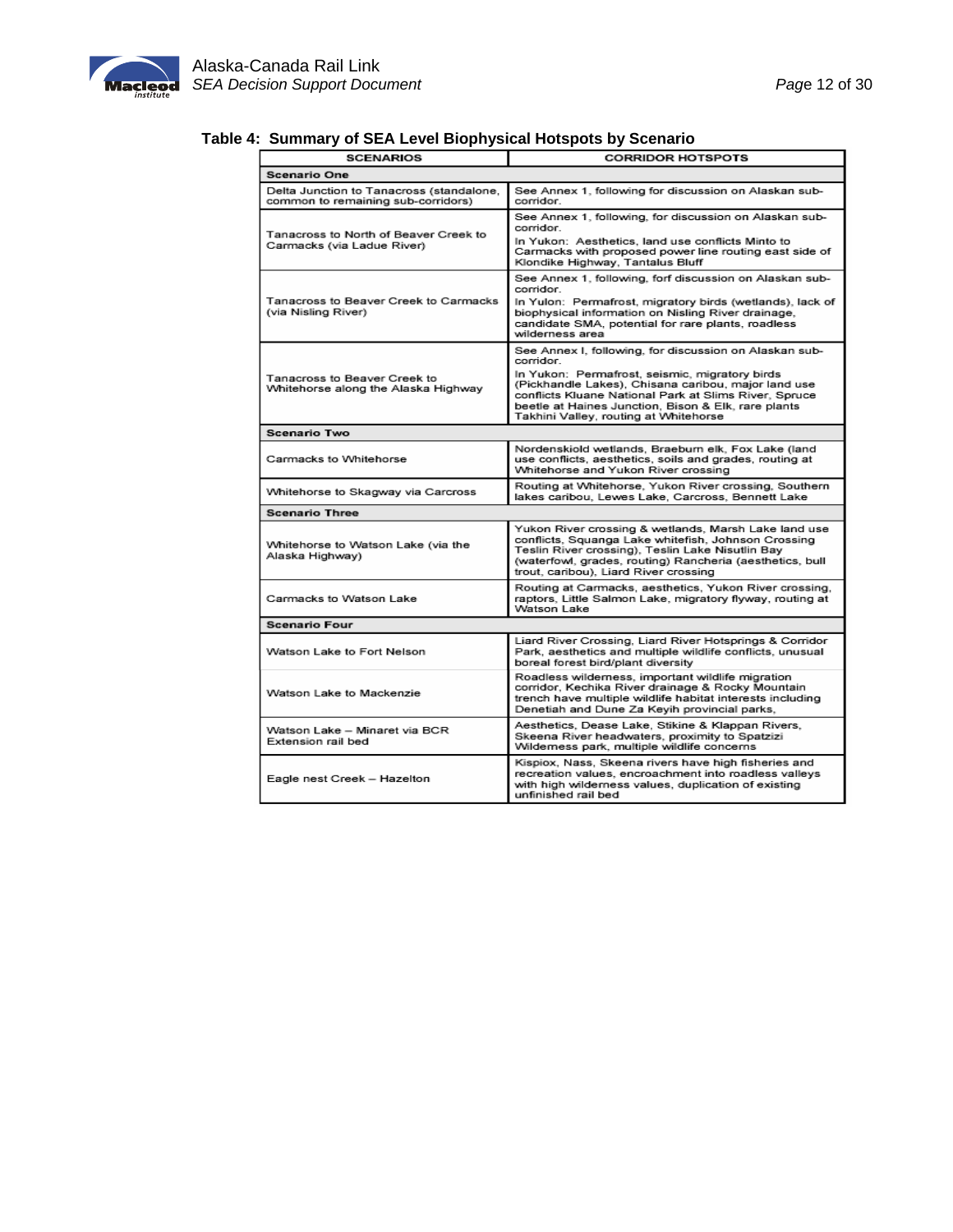### <span id="page-14-0"></span>**2.4 Economic Impacts**

The Alaska-Canada Rail Link will have positive economic impacts along its route and elsewhere during construction and operations. Rail is a cheaper and more energy efficient method of moving heavy loads over long distances than trucking. This productivity or efficiency gain will be reflected in lower prices and increased options for consumers and businesses. The rail link will spur new economic activity in the region by lowering development and operating costs for new enterprises. Governments will benefit from lower resupply costs and reduced highway maintenance.

The large workforce required during construction and in some mining operations may create some negative social and economic impacts that will need to be mitigated as much as possible through careful planning that includes the participation of affected communities.

Key Economic Impacts for Rail Operations and Stimulated Mining activity include the following:

- Additional economic output totalling \$1.6 billion/year in Canada
- Resupply cost reduction of 32% in Yukon and 25% in Alaska
- New railway employment peaking at over 500 jobs in Canada and Alaska
- Stimulated mining employment peaking at almost 8,000 jobs in Yukon and BC
- Additional \$1.3 billion in revenues to all three levels of government in Canada
- Alaska Pipeline Benefits exceeding \$250million highway reconstruction savings

The following table reflects the total length of track if the route for the ACRL extends from the Delta Junction to Ladue (Alaska Segment) to Carmacks to Watson Lake (Yukon Segment) to Hazelton (B.C. Segment). Using the terminology from Table 2, this route includes Links A, B, H and L1. A spur connects from Carmacks to Whitehorse to Skagway/Haines (same as Specified Route in Section 2.2 above). The table details the total expenditure in US dollars by jurisdiction.

#### **Table 5: Economic Impact of Suggested Study Area**

|                         | Total<br><b>Project</b> | Alaska                | Canada       | Yukon       | <b>British</b><br>Columbia |
|-------------------------|-------------------------|-----------------------|--------------|-------------|----------------------------|
| <b>Miles of Track</b>   | 1.530                   | 190                   | 1.340        | 843         | 497                        |
| <b>Investment (USD)</b> | \$11 Billion            | <b>Billion</b><br>\$1 | \$10 Billion | \$6 Billion | \$4 Bilion                 |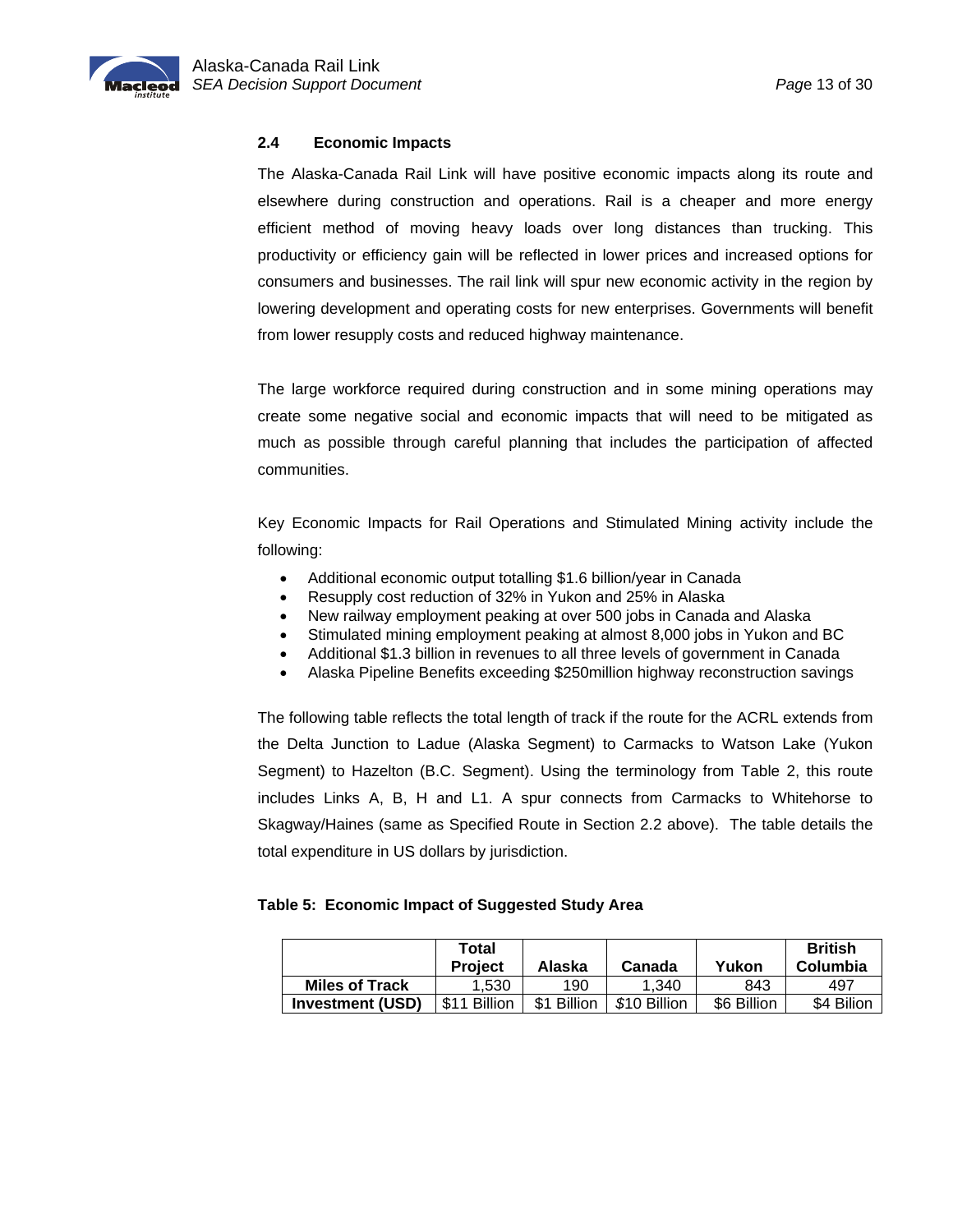<span id="page-15-0"></span>The construction phase of the project will generate about 209,000 person-years of employment, with 17,000 in Alaska and over 190,000 in Canada. Direct construction employment will be 68,500 person-years, with over 10,500 in Alaska and about 58,000 in Canada (33,000 in Yukon and 25,000 in BC). The balance of jobs results from *indirect* employment generated by suppliers to the project and the employment *induced* by workers spending their paychecks from construction and supplier firms on goods and services in the broader economy. Many of the indirect and induced jobs occur in other parts of Canada and the US.

Economic analysis of the ACRL project includes several potential impacts:

- ¾ ACRL Construction Impacts
- $\triangleright$  ACRL Operations Impacts

 $\triangleright$  Indirect ACRL Impacts - Mining impacts, long-haul trucking and marine freight impacts, port impacts, wage and price impacts, gas pipeline impacts, other oil and gas industry impacts, tourism impacts, civil defense and emergency management impacts, highway maintenance savings and emission impacts.

**Construction Impacts**. The standard-gauge rail line proposed to cover 1,530 miles in length, carries a capital cost of approximately CD\$ 13.9 billion (US\$11billion) in current dollars. The route chosen for the impact study runs from Delta Junction to Ladue (Alaska Segment) to Carmacks to Watson Lake (Yukon Segment) to Hazelton (B.C. Segment) with a spur from Carmacks to Whitehorse to Skagway/Haines. The route plays a large role in determining both total expenditure and annual capital outlay.

This study estimates capital costs for the Canadian segment to be CD\$12.4 billion (US\$10 billion), approximately 90 per cent of the entire project – 1,340 miles. The Canadian economic output generated by this spending will be approximately CD\$27 billion. The remaining mainline construction will take place in Alaska (190 miles, US\$1 billion).<sup>[3](#page-15-0)</sup> An estimated additional US\$30 million would be required for construction of the Alaska segment of the Skagway/Haines–Whitehorse–Carmacks spur line.

Construction costs average about US\$7.7 million per mile (CD\$9.1 million). In Construction costs in easier Alaska terrain are lower (about US\$5.6 million per mile) while in Canada they average about US\$8.0 million per mile (Yukon - US\$8.3 million per mile and BC US\$7.5 million per mile).

<sup>&</sup>lt;sup>3</sup> <sup>3</sup> To convert to US dollars multiply Canadian dollar value by 0.85.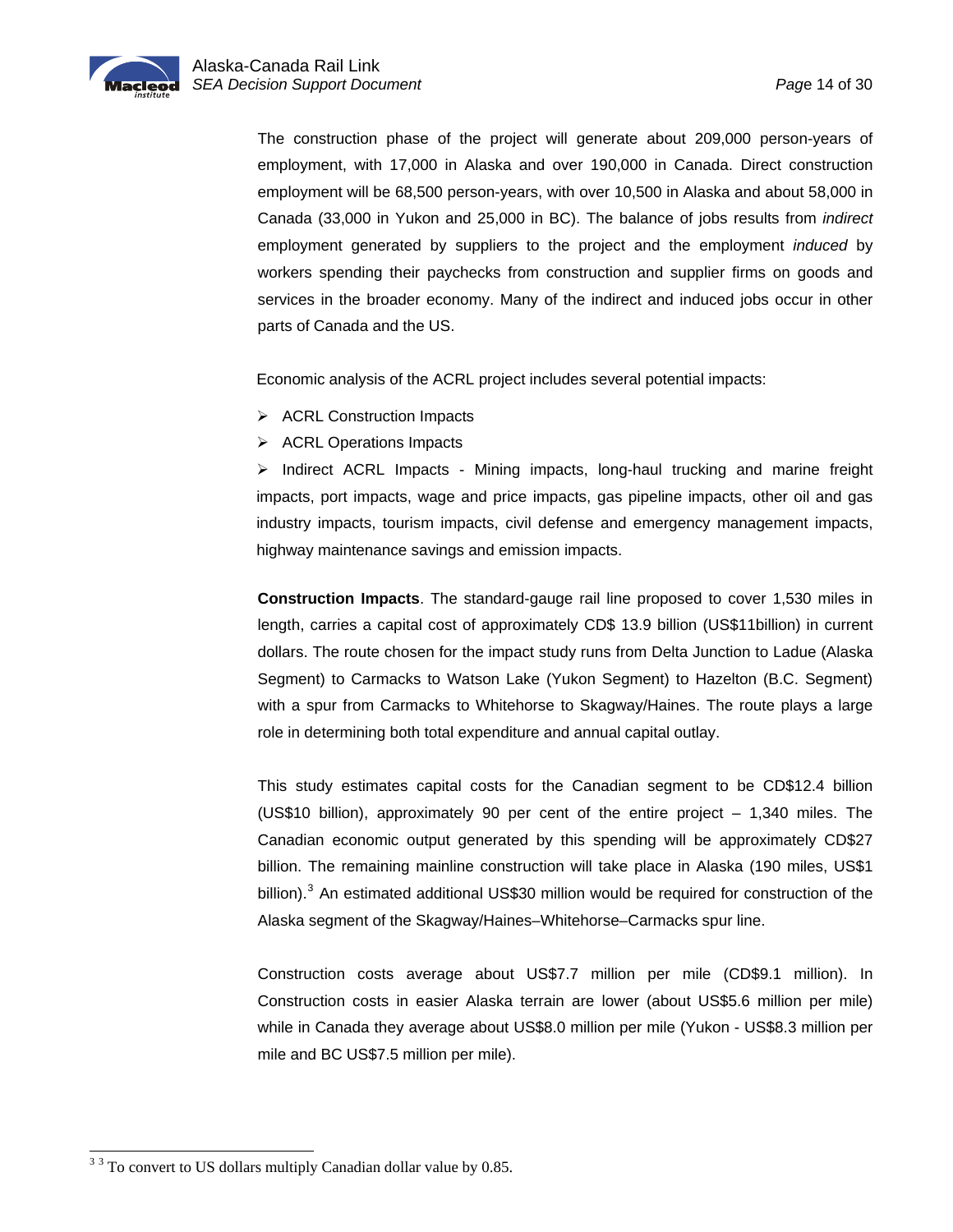

Construction employment in Canada will extend from 2010 to 2014. Construction labour income will exceed CD\$2.8 billion over the same period while indirect and induced employment will provide an estimated CD\$11 billion in labour income, from 2010 to 2020. If ACRL construction is completed before AHGP initiation, it is estimated that the Alaska government would save on the order of USD \$250-300 million in avoided highway reconstruction costs.

**Operations Impacts**. The rail link requires resources for right-of-way and equipment maintenance, transport of goods, and administration of operating activities (billing, payroll, etc.). Annual ACRL employment for operations would be about 530 full-time equivalents (FTEs) with about 90 in Alaska, 260 in Yukon, and 180 in BC. ACRL operations will have a direct impact of CD\$290 million per year on the economic output of the Canadian economy. Gross Domestic Product (GDP) for rail link operations should cover the wage bill, net interest paid, capital consumption allowances, and a regulated rate of return for invested capital. However, the capital expenditure will be a sunk cost. There is an implicit assumption that the capital cost will be covered by the US and Alaska governments, with minor contributions from Canada. Alternatively, the governments could operate the roadbed/right-of-way with an annual charge tied to the use of the line by railroad companies. Any losses would show up as losses by a Crown corporation. Depending on the method of covering these costs, GDP might be affected.

Relatively larger impacts of the ACRL arise from induced activity in mining in Yukon and BC, along with induced employment elsewhere in Canada. The railway would also help meet commodity demands south of the study area and elsewhere in the world and may improve security of supply for some minerals.

The introduction of rail transportation as an option is expected to result in the development of a number of new mines in Yukon and northern BC. The rail line operation and mine activity together result in a direct and indirect impact on the economic output of CD\$1.2 billion per year. Total economic output generated specifically by the operation of the rail line and mine activity is approximately CD\$1.6 billion per year (induced effects of CD\$400 million per year).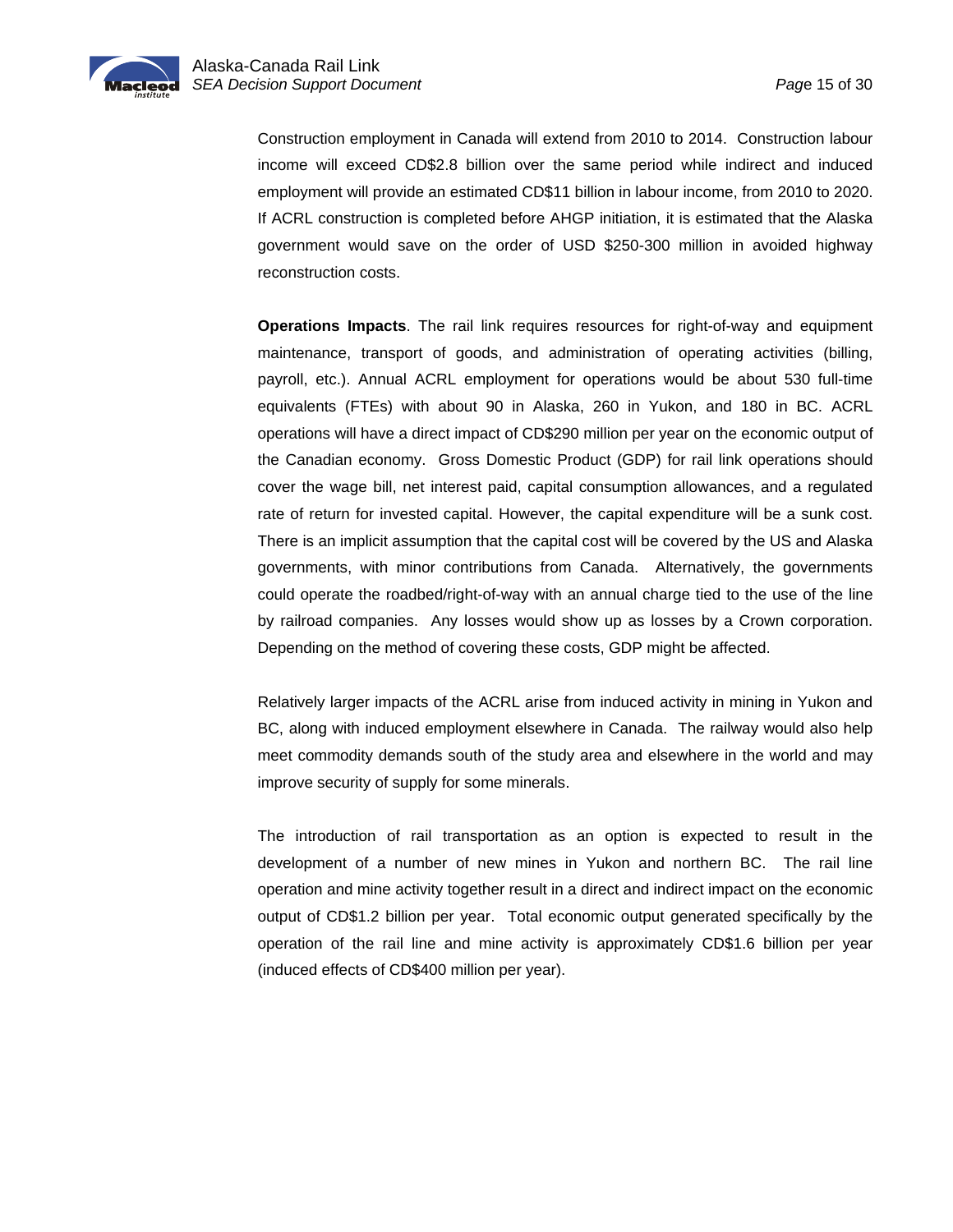

**Indirect ACRL Impacts**. 'Yukon and BC resupply' refers to the flow of goods and commodities into the region. Approximately 147,000 tonnes of goods per year enter into Yukon (54,700 tonnes of goods per year by truck on the Alaska Highway and 93,000 tonnes of petroleum products from the pipeline from Skagway/Haines, Alaska). Only 23,800 tonnes could be competitively transported by the ACRL from existing truck transportation services. This would result in 32 per cent reduction in total transportation costs (excluding pipeline services) amounting to CD\$30 per tonne or CD\$150 per capita.

The reduction in demand for truck services for resupply will be somewhat offset by the increased demand for trucking from other sources, which include new mine development and other short hauls to and from the rail line to nearby locations. Resupply modal shifts for northern British Columbia would have similar characteristics to the Yukon resupply picture, but to a lesser extent. The gains from resupply in Yukon are quite small relative to those in Alaska; the ACRL would serve about 30,000 people in Yukon and over 600,000 in Alaska.

Consumer Price Index (CPI) impacts of the ACRL include a drop in transportation costs (reducing the CPI by approximately 0.2 to 0.3 per cent, in the first four years, followed by a fairly stable average impact of 0.1 per cent), which may soften nominal wage rate demands and spur consumer demand and business investment. As demand increases there is an increase in employment demand. This lowers the unemployment rate, placing upward pressure on wage rate demands and nominal wage income increases with an impact of more than twice that of real demand. Consequently, there is an increase in unit labour costs that puts upward pressure on prices.

Anticipated disposable income increases on average by 0.4 per cent, and peaks in the fourth year with an impact of 0.5 per cent. Improvements in the first three years derive mainly from the CPI drop, while the remaining years are dominated by improved nominal income gains.

In Alaska, the average savings resulting from the diversion of up to two million tons of highway and marine freight could total over \$100 million per year or about 25 percent of annual resupply transportation costs. We expect that some of this savings would be passed on to Alaska households, businesses and government purchasers. Annual savings on general merchandise entering Alaska would average \$52 per ton or \$162 per capita.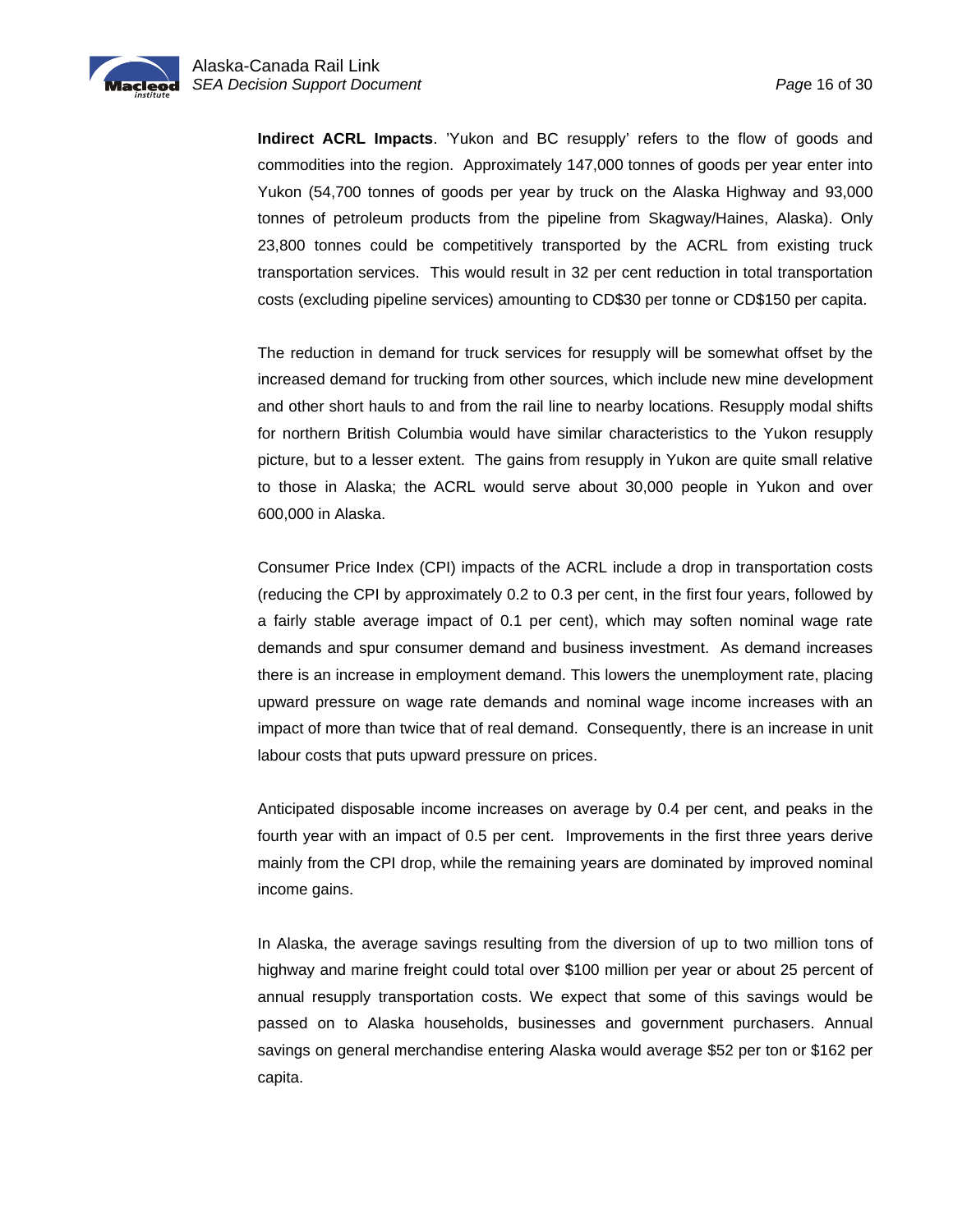Alaska Highway Gas Pipeline impacts include mobilization of significant tonnage of pipe, fuel and equipment as well as intensive construction over a relatively short period of time. The use of a rail system for transporting construction materials should reduce the costs of construction. If the switch from truck to rail results in a halving of the freight rate then there is an opportunity for a CD\$22.9 million saving on pipeline construction. This saving would lead to a lower pipeline tariff (regulated return based on capital expenditure) and therefore a larger netback for the natural gas producers in Prudhoe Bay and the Alaskan government.

Other oil and gas industry impacts include exploration and development of oil and gas activities in the Yukon and northern British Columbia. These would benefit from reduced transportation costs of material inputs.

Upgrades to the Port of Skagway/Haines and the White Pass and Yukon Railway could create an additional 1,450 construction jobs and 1,050 jobs in other economic sectors, with a combined labour income of US\$127 million. New capital investments of US\$110 million in the port and US\$74 million in the Alaska segment of the existing rail line would generate US\$294 million in economic output in the state.

Highway maintenance savings include reduced resupply truck traffic along some of the major roads in Yukon, primarily Alaska Highway, Campbell Highway and the Klondike Highway. Average recent spending on these highways is approximately CD\$7.7 million per year, which accounts for approximately 17 per cent of total annual spending on highways, and 5 per cent of total capital expenditure by the Yukon Government.

Reductions of emissions occur because of the relative energy efficiency of rail compared to truck. However, total energy in the Canadian economy may be increased because a large portion of Canadian rail transportation comes from displacing US transportation services; the US will require less energy because they are moving goods to the Canada-US border whereas without ACRL they would have to get them to Seattle or Tacoma and move them to Anchorage. Additional development of mines will also increase energy use, although with a rail transportation system in place, energy consumption would be less than if trucks were the primary mode of transportation.

Mining impacts include the development of mines in the Yukon and northern British Columbia with production in excess of one billion tonnes of metal and coal ore over the first 40 years of operation. There are some mines that are likely to proceed in Yukon and BC even if the railroad is not built. This study anticipates that mid- to long-term mineral development in Alaska will play a similar role.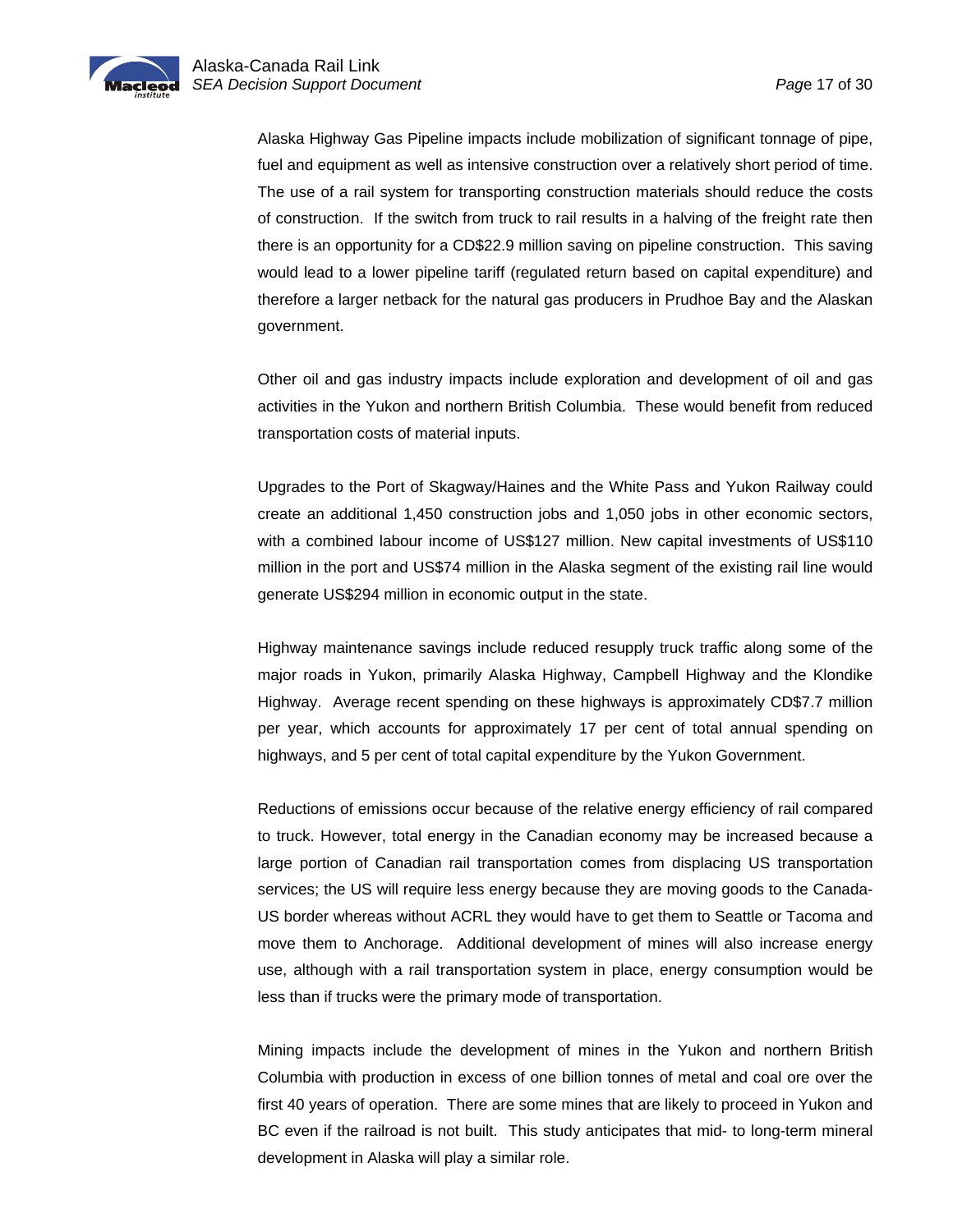l

<span id="page-19-0"></span>With the ACRL, these mines become potential customers. Most of these projects are expected to come into operation after 2020, accounting for almost 11.1 million tons of concentrate or coal to be railed via ACRL, bringing in around \$114 million of average revenue for the railway annually. Annual investment of \$339 million will be needed to support the operations of these mines.

The total impact of these mines amounts to an average of \$917 million on national output, of which, \$460 million accrues to Yukon and \$195 million to British Columbia. The mines also account for an average of 7,800 full-time equivalent jobs annually from 2020 onwards, of which 4 thousand will be located in the Yukon and more than two thousand in British Columbia.

A preliminary assessment of potential for new Alaska minerals development associated with an ACRL project predicts at the low end 8.8 billion tonnes of mineral concentrates could be developed in the rail corridor over a 30-year period, with a gross metal value totaling US\$16.9 billion<sup>[4](#page-19-0)</sup> based on a statistical analysis by University of Alaska Fairbanks researchers. The high-end of the predicted range is US\$69 billion. These numbers are not directly comparable to estimates of mineral development and mining impacts in Canada because the analysts used different data sets, different methodologies and different assumptions.

Significant security and emergency management benefits to Alaska from the ACRL that cannot be quantified would provide a critical transportation link – invaluable in the event that a major natural disaster or breech of security shuts down other transportation arteries connecting Alaska to the rest of the world.

Expenditures and revenues of local, provincial and federal governments at the national level in Canada will affect all three levels of government combined with US\$1.3 billion additional revenue from ACRL during the years 2010 to 2025. US federal, state and local revenues are more modest. The U.S. treasury will benefit from taxes on income to ACRL construction and operations workers, corporate income tax on Alaska-based corporations whose expenses are reduced, and royalties from oil and gas revenues derived from leases on U.S. government lands. Displacement of trucking freight will reduce federal fuel tax revenues by approximately US\$100,000 annually.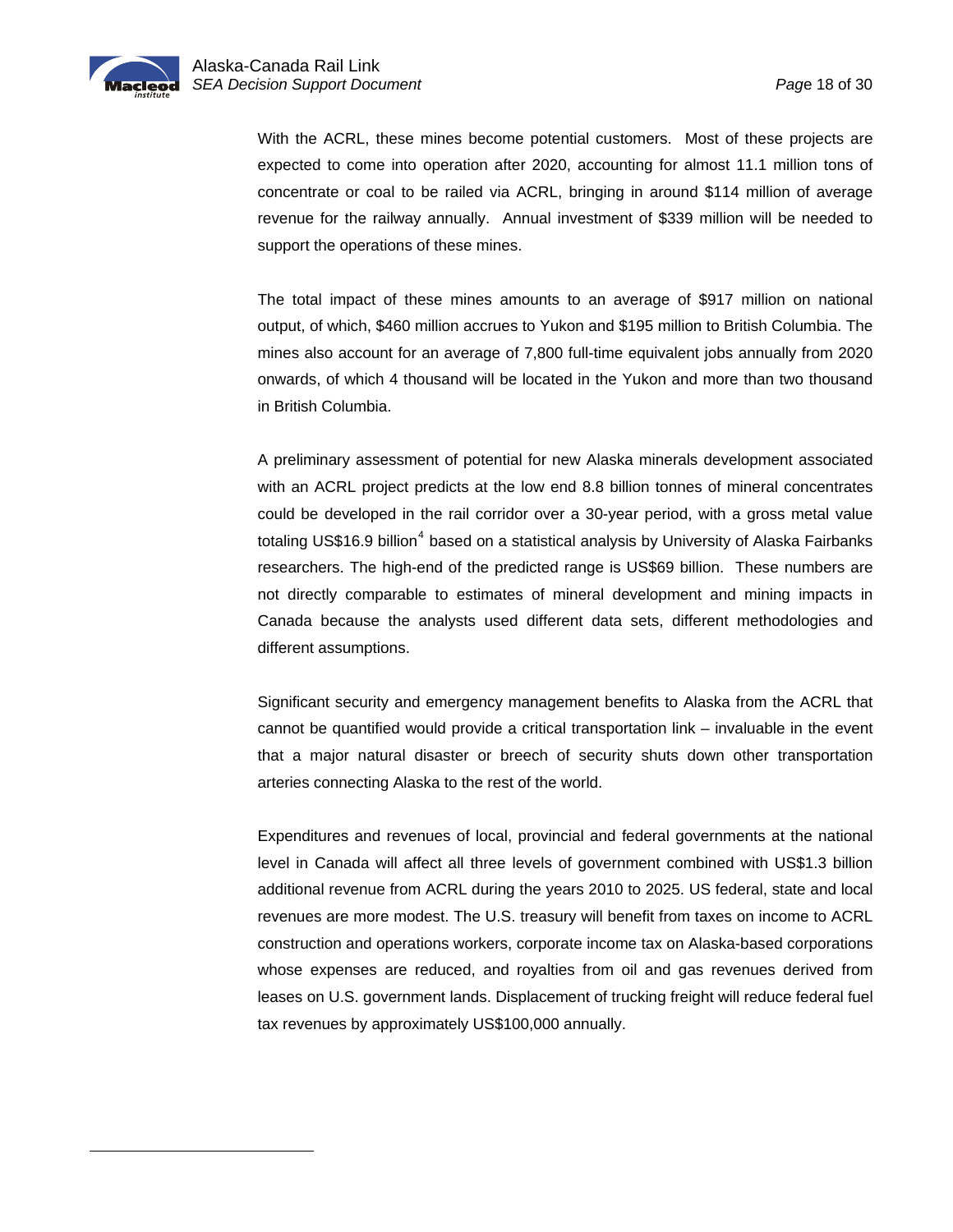<span id="page-20-0"></span>

### **2.5 Socio-Cultural Impacts**

This section summarizes social and cultural impacts of a proposed railway. It provides a scoping of issues for policy-makers and affected communities in order to inform the decision of whether to proceed with a full slate of technical, economic, social and ecological assessments for the ACRL.

A key finding of this study is that a complete Strategic Environmental Assessment cannot be achieved without comprehensive and meaningful consultation with affected individuals and communities – a process that must begin as part of determining feasibility of the Alaska Canada Rail Link.

To maintain a strategic level of analysis—one that may provide information about potential cumulative effects, or that takes into account the socio-political reality of regional social interests in land, economic development, etc.—a 200 km radius catchment area was used in the social assessment. This value was chosen so as to be within an order of magnitude of geographical extent of First Nations' land claims, and to avoid undue focus on specific communities within the Strategic Environmental Assessment.

In Canada, impact of the ACRL at the socio-cultural level is high. This study assesses overall effects of rail development as having the potential magnitude and significance of the Mackenzie Valley Pipeline proposal of the 1970s, and notes parallels between pipeline development and the ACRL:

- First, the sheer number of communities in the jurisdiction of the Yukon Territory and the Province of British Columbia is sufficient to warrant a meaningful and effective consultation process.
- Second, there is a significant First Nations presence in the region whose participation and consultation are protected by Canada's laws, including the Constitution Act, the Canadian Environmental Assessment Act and in Yukon by the Yukon Environmental and Socio-Economic Assessment Act (YESAA).
- Third, the status of land claims negotiations is not uniform throughout the proposed ACRL corridor.

This combination of factors creates a complex and potentially volatile environment for the proposed rail link project because significant portions of northern British Columbia do not have settled claims. Yukon Territory has largely settled its land claims, guided by the Umbrella Final Agreement, although there are still three First Nations with unsettled claims in southern Yukon within the corridor that could have considerable bearing on project sites, partnerships, cost and feasibility.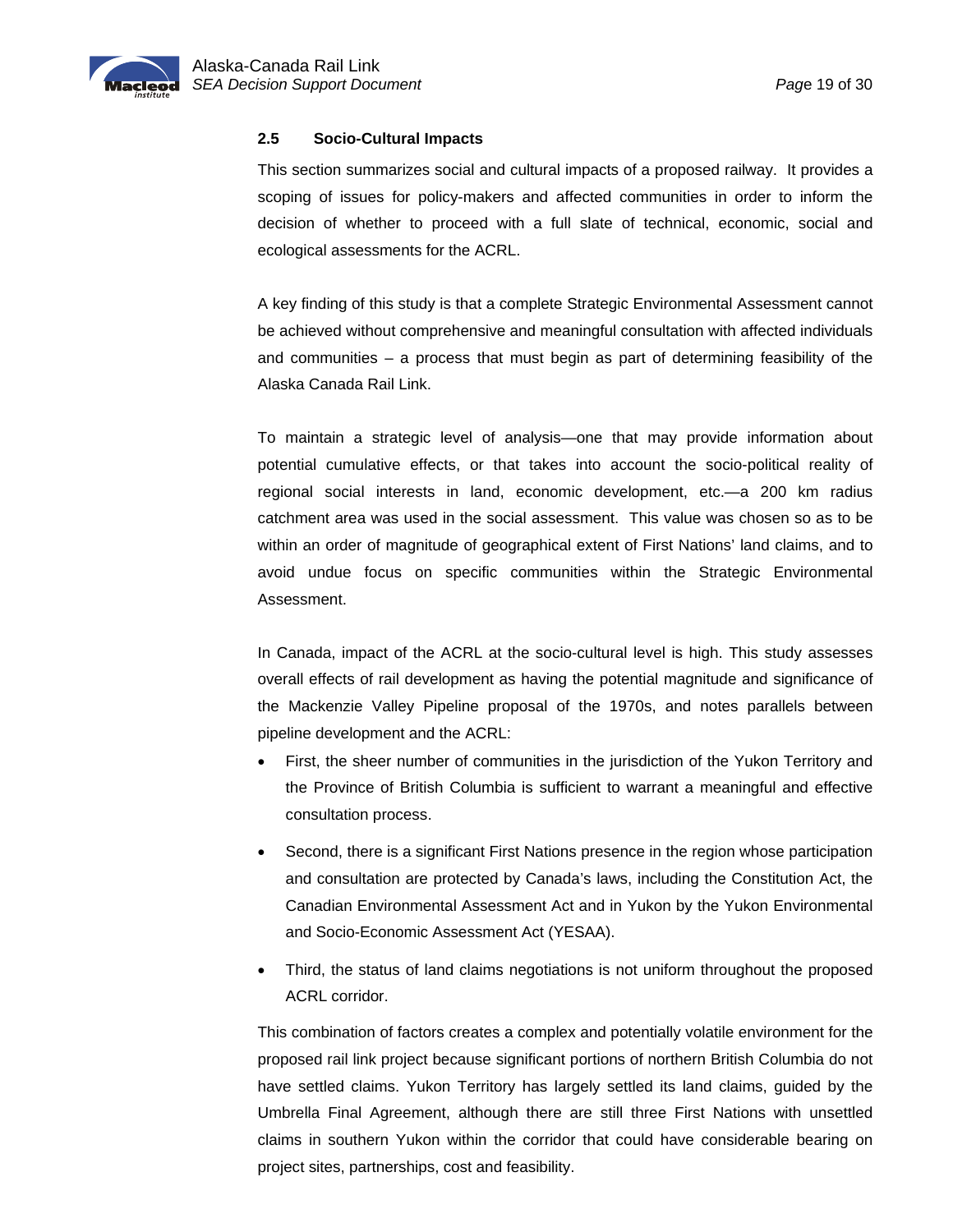<span id="page-21-0"></span>While the non-Aboriginal population constitutes the majority of residents overall, key communities along the corridor have a predominately Aboriginal population. Aboriginal and non-Aboriginal residents in the ACRL corridor have significant connections to the land based on traditional use, subsistence and other "bush economy" activities, and recreation. Therefore, the human ecological and biophysical implications of the ACRL are significant.

First Nations' participation and consultation are required by Canada's laws and regulations including the Constitution Act and the Canadian Environmental Assessment Act (and in Yukon by YESAA), and have been reaffirmed through case law in the Supreme Court. Depending on the circumstances, this consultation may range from public notification to landowner consultation to quazi-intergovernmental consultation (especially in areas of BC); the extent of a proponent's duty to consult varies with the strength of Aboriginal interests or claims, and a proponent must substantively address Aboriginal concerns.

It should be noted that the status of land claims negotiations is not uniform throughout the ACRL corridor (most are settled in Yukon but only the Nisga'a have a settled comprehensive land claim in the study area in  $BC<sup>5</sup>$  $BC<sup>5</sup>$  $BC<sup>5</sup>$ —the remainder of the BC study area is under active land claim).

Consideration of the project in phases may enable and encourage settlement of First Nation land claims in Canadian segments of the ACRL. Therefore, scenarios that favour development in Yukon may be favoured over those in northern British Columbia. Corridors within the Yukon where the claims are settled may likewise be favoured over those where they are still under negotiation. However, land claims, are but a starting place in developing local capacity; as in the Alaska Highway Pipeline and the Mackenzie Valley Pipeline cases, the establishment of local institutional capacity to participate in and benefit from ACRL construction could be seen as a prerequisite for meaningful participation in northern development, especially within the interpretation of the Yukon Umbrella Final Agreement and the YESAA.

Table 6 provides a summary of affected communities, using routes designated in Figure 2. The table includes Alaska information in segments 1 and 3.

l

 $<sup>5</sup>$  An exception is the easternmost route to Ft. Nelson, part of which passes through Treaty 8 lands.</sup>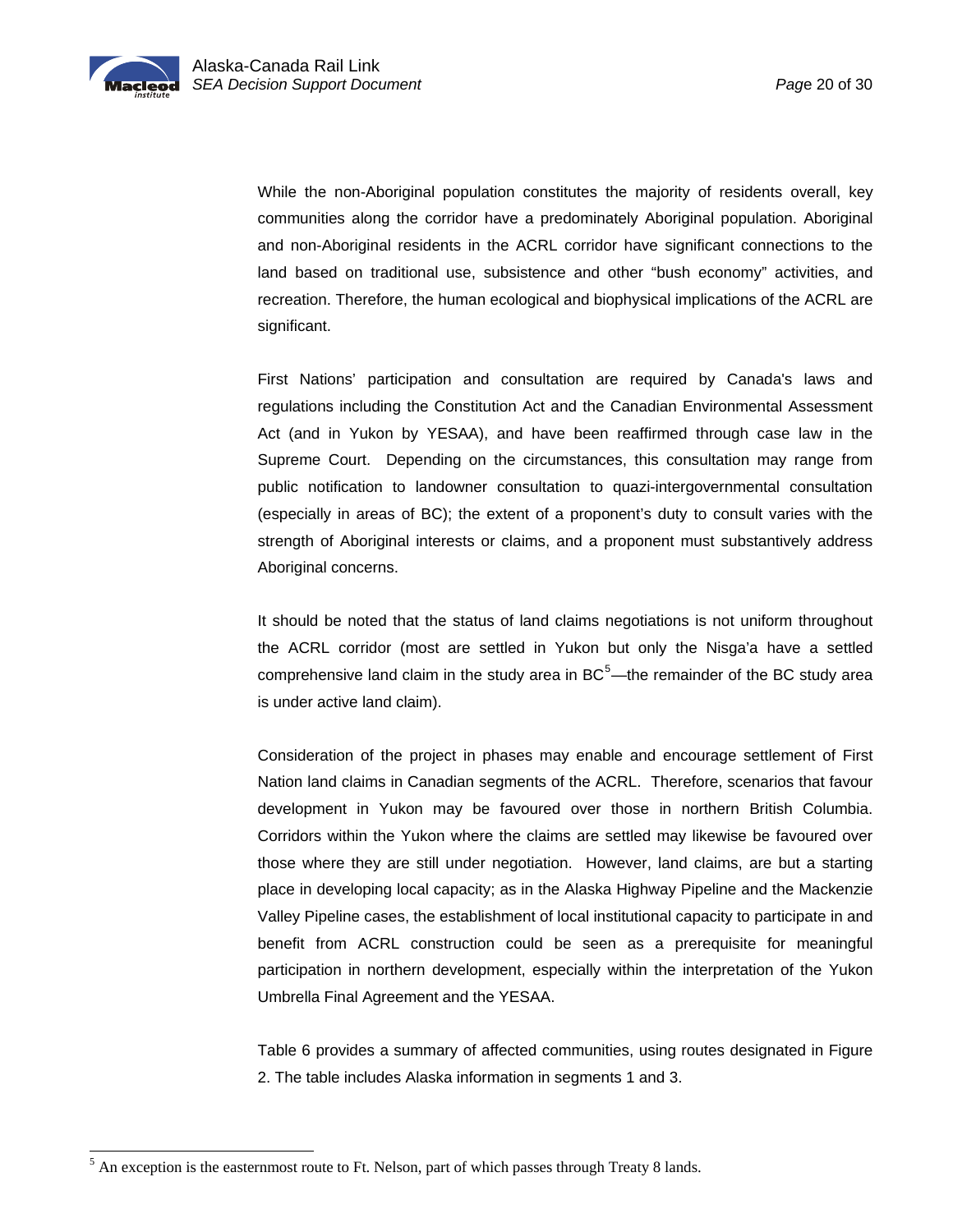

| Page 21 of 30 |
|---------------|
|---------------|

**Table 6: Summary of ACRL Communities** 

| <b>Railway</b><br><b>Corridor</b><br>(See Fig. 2:   | <b>Communities</b><br>and Reserves |                                        | <b>Organizational</b><br><b>Capacity</b>   |                                 | <b>Status of Land</b><br>Claims*                         | <b>Presence of Subsistence</b><br><b>Lifestyle</b><br>(Seasonal Round) |                 |                 | <b>Canadian Income and</b><br><b>Unemployment Ranges</b><br>(See note for Alaska ranges) |                                                                                    |
|-----------------------------------------------------|------------------------------------|----------------------------------------|--------------------------------------------|---------------------------------|----------------------------------------------------------|------------------------------------------------------------------------|-----------------|-----------------|------------------------------------------------------------------------------------------|------------------------------------------------------------------------------------|
| <b>Routes</b> )                                     | <b>Number</b>                      | <b>Data Missing</b><br>or Insufficient |                                            | Yukon:<br><b>Settled Claims</b> | <b>BC:</b> Stages                                        | Alaska                                                                 | Yukon           | <b>BC</b>       | Income                                                                                   | <b>Unemployment</b>                                                                |
| Whitehorse                                          | FN: 14<br>MC: 18                   | <b>FN: 7</b><br>MC: 7                  | FN: Moderate - High<br>MC: Moderate - High | 7 of 9                          | St. 4:4                                                  | No                                                                     | Yes<br>TLUOS: 1 | Yes<br>TLUOS: 1 | \$17,472<br>(Carmacks)~<br>\$30,348                                                      | 10%(Whitehorse)<br>$\sim$ 50% (Reserve:<br>Carcross 4)                             |
| Skagway/H<br>aines<br>(Route G)                     |                                    |                                        |                                            |                                 |                                                          |                                                                        |                 |                 | (Whitehorse)                                                                             |                                                                                    |
| Whitehorse<br>- Carmacks<br>(Route F)               | <b>FN: 11</b><br>MC: 21            | FN: 4<br><b>MC: 7</b>                  | FN: Moderate - High<br>MC: Low - Moderate  | 9 of 11                         | St. 4:4                                                  |                                                                        | Yes<br>TLUOS: 1 | Yes<br>TLUOS: 1 | \$16,277 (Pelly<br>Crossing)~<br>\$30.348<br>(Whitehorse)                                | 9.3% (Mayo) $\sim$<br>50% (Stewart<br>Crossing)                                    |
| <b>Delta</b><br>Junction-<br>Whitehorse<br>(ABCDE)  | FN: 14<br>MC: 33                   | FN: 4<br>MC: 9                         | FN: Moderate - High<br>MC: Moderate        | 9 of 11                         | St. 4:4                                                  | Yes,<br>in 9 of 11<br>commun-<br>ities                                 | Yes<br>TLUOS: 1 | Yes<br>TLUOS: 1 | \$16,277 (Pelly<br>Crossing) $\sim$<br>\$30,348<br>(Whitehorse)                          | $9.3\%$ (Mayo) ~<br><b>30% (Pelly</b><br>Crossing)                                 |
| Watson<br>Lake - Fort<br><b>Nelson</b><br>(Route J) | FN: 36<br>MC: 12                   | FN: 28<br>MC: 5                        | FN: Moderate<br>MC: Low - Moderate         | $1$ of $2$                      | St. 4:3<br>St. 2:3<br>Treaty 8: 2                        |                                                                        | Yes<br>TLUOS: 1 | Yes<br>TLUOS: 3 | \$22,251<br>(Watson Lake)<br>~536,992<br>(Reserve: Iskut)                                | 5.6%<br>(Fort Nelson) ~<br>50% (Reserve:<br>Dease Lake 9)                          |
| Watson<br>$Lake -$<br><b>Mackenzie</b><br>(Route K) | FN:<br>123<br>MC: 30               | FN: 102<br>MC: 20                      | FN: Moderate - High<br>MC: Low - Moderate  | $1$ of $2$                      | St. 5: 2<br>St. 4:7<br>St. 2:3<br>Treaty 8:3             |                                                                        | Yes<br>TLUOS: 1 | Yes<br>TLUOS: 7 | \$9,168<br>(Reserve:<br>Woyenne 27)<br>~527,785<br>(Fort St. James)                      | 7.2%<br>(Fort St. James)<br>$\sim$ 75% (Reserve:<br><b>Blueberry River</b><br>205) |
| <b>Watson Lake</b><br>- Halzelton<br>(Route L1)     | FN:<br>121<br>MC: 25               | FN: 94<br>MC: 12                       | FN: Moderate - High<br>MC: Moderate        | $1$ of $2$                      | St. 5: 1<br>St. 4:10<br>St. 3:1<br>St. 2:3<br>Settled: 1 |                                                                        | Yes<br>TLUOS: 1 | Yes<br>TLUOS: 3 | \$2,952<br>(Reserve:<br>Kitwanga) $\sim$<br>\$36,992<br>(Reserve: Iskut)                 | 8.3%<br>(Reserve: Telkwa)<br>$~59.4\%$<br>(Reserve:<br>Gitsegulka 1)               |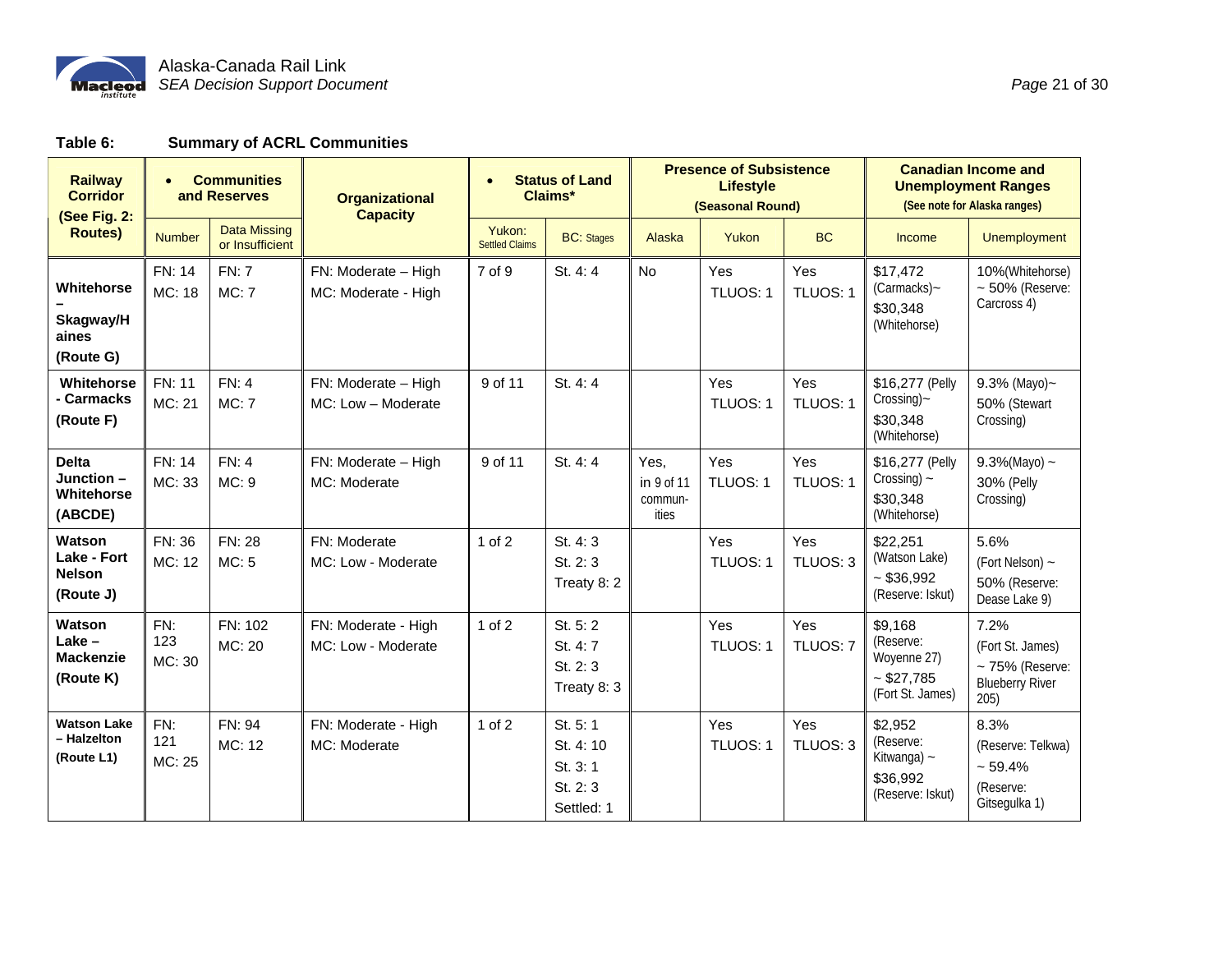

| <b>Railway</b><br>Corridor.                     | $\bullet$       | <b>Communities</b><br>and Reserves     | <b>Organizational</b><br><b>Capacity</b> | <b>Status of Land</b><br><b>Claims</b> |                      | <b>Presence of Subsistence</b><br><b>Lifestyle</b><br>(Seasonal Round) |               |                 | <b>Canadian Income and</b><br><b>Unemployment Ranges</b><br>(See note for Alaska ranges) |                                                            |
|-------------------------------------------------|-----------------|----------------------------------------|------------------------------------------|----------------------------------------|----------------------|------------------------------------------------------------------------|---------------|-----------------|------------------------------------------------------------------------------------------|------------------------------------------------------------|
| Cont'd.                                         | <b>Number</b>   | <b>Data Missing</b><br>or Insufficient |                                          | Yukon:<br><b>Settled Claims</b>        | <b>BC:</b> Stages    | Alaska                                                                 | Yukon         | <b>BC</b>       | Income                                                                                   | <b>Unemployment</b>                                        |
| <b>Watson Lake</b><br>– Carmacks<br>(Route H)   | FN: 9<br>MC: 27 | FN: 3<br>MC:7                          | FN: Moderate<br>MC: Moderate             | 9 of 11                                | St. 4: 3<br>St. 2: 3 |                                                                        | Yes<br>TLUOS: | Yes<br>TLUOS: 3 | \$13,600 (Ross)<br>River) $\sim$<br>\$30,348<br>(Whitehorse)                             | 9.3% (Mayo) $\sim$<br>50% (Stewart<br>Crossing)            |
| <b>Watson Lake</b><br>- Whitehorse<br>(Route I) | FN: 9<br>MC: 20 | FN: 3<br>MC: 6                         | FN: Moderate<br>MC: Moderate             | 9 of 11                                | St. 4: 5<br>St. 2: 3 |                                                                        | Yes<br>TLUOS: | Yes<br>TLUOS: 2 | \$17,472<br>(Carmacks)<br>~530.348<br>(Whitehorse)                                       | 10%<br>(Whitehorse)<br>$\sim$ 50% (Reserve:<br>Carcross 4) |

\* Land claims referenced in this table are those within 200 km radius buffer of railway. For this reason, a route passing within 200 km of neighbouring jurisdiction may include land claims from that jurisdiction. Directly intersected land claims are mentioned in body text.

- Legend: FN = In Canada, First Nation communities (Indian Reserves)
	- In Alaska, communities with 80% or more Alaska Native population
	- MC = Mixed Communities
	- TLUOS = Traditional Land Use and Occupancy Study
	- Stages: Stage 1 = Statement of Intent to Negotiate
	- (BC Claims) Stage 2 = Readiness to Negotiate
		- Stage 3 = Negotiation of a Framework Agreement
		- Stage 4 = Negotiation of an Agreement in Principle
		- Stage 5 = Negotiation to Finalize a Treaty
		- Stage 6 = Implementation of the Treaty
	- Note: Alaska Income Range =  $$67,500$  (Northway Junction) ~  $$6,875$  (Eagle Village) Alaska Unemployment Range = 3.2% (Fort Greely) ~ 46.9% (Tetlin)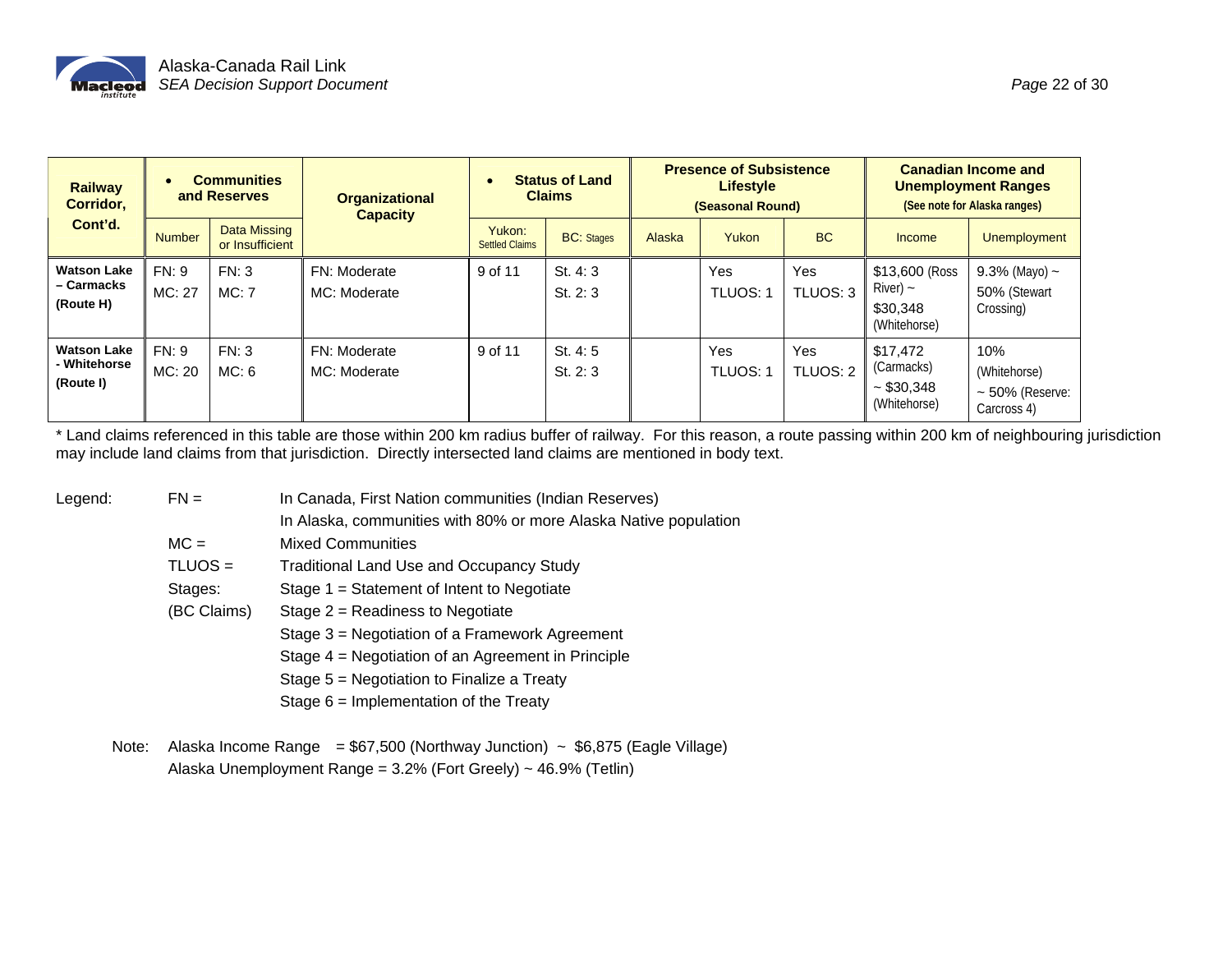The socio-cultural analysis presents several key findings important to the overall context of the SEA. The ACRL will impact residents in several ways: population movements; pressures on community infrastructure; family pressures; workforce changes; changing community character; pressures on subsistence activity (bush economy); and cultural pressures. Regardless of the routing, efforts should be undertaken to ameliorate or mitigate these impacts so as not to adversely affect local communities.

Steps to ameliorate or mitigate the potential impacts would include:

- meaningful consultation including both Aboriginal and non-Aboriginal communities;
- a comprehensive impact assessment must include indigenous (Canadian Aboriginal and Alaska Native) knowledge, local non-Aboriginal knowledge, and community participation;
- consideration of a phased implementation in order to enable and encourage settlement of First Nation land claims in Canadian segments of the ACRL (i.e., scenarios that favour development in Yukon could occur before northern British Columbia; and corridors within the Yukon where the claims are settled could proceed before those where they are still under negotiation); and
- working with affected communities, developing strategic plans for building governance capacity to realize benefits and investment in institutional infrastructure to mitigate and manage adverse effects of ACRL (a series of community visioning opportunities could be a significant tool).

Regardless of national, state, provincial or territorial jurisdiction, meaningful community participation is key to successful ACRL development. Poor communication can create gaps and stifle channels for mitigating shared problems between First Nations and developers. By taking part in baseline and socio-economic impact studies, community members can become informed about the project and empowered to give input.

Participation by First Nations can help build community institutional capacity to voice concerns and make recommendations. Incorporating Traditional Ecological Knowledge (TEK) helps developers to understand First Nations' issues and concerns, and helps First Nations communicate the need for protection of key areas and sacred sites. This knowledge may enhance understanding of bio-physical impacts.

Given adequate investment of time and resources in community involvement at the front end, the ACRL project has the potential to realize benefits both in terms of economic efficiency and socio-cultural effectiveness.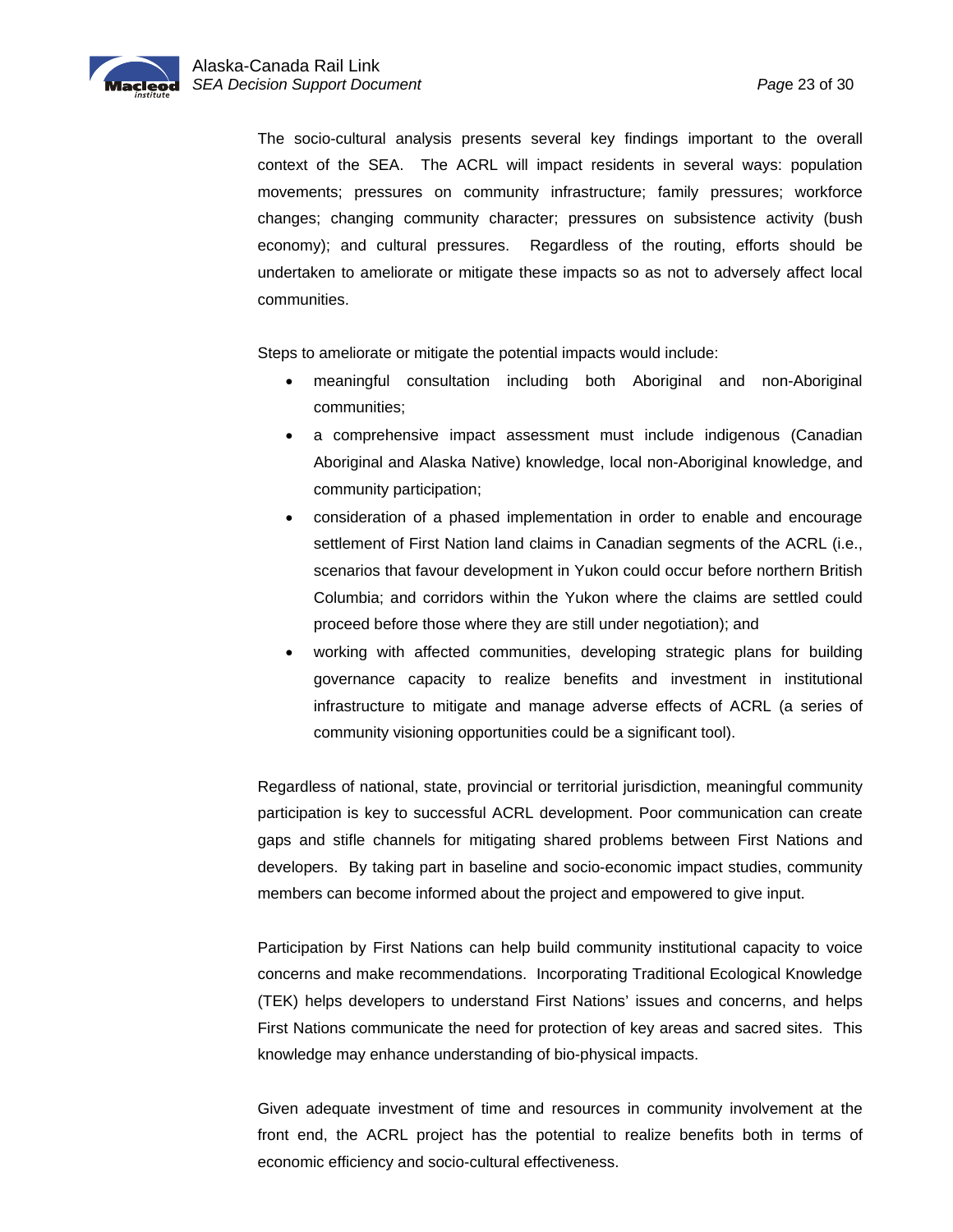<span id="page-25-0"></span>

# **3.0 TOWARD A DECISION**

The following section draws out some of the key issues from the background research completed in Stages 2 and 3 that can be seen as 'red flags', or potential barriers to the ACRL. These issues may be considered 'deal-breakers' to the extent that they are not addressed.

#### **3.1 Support for the Decision-Making Process**

#### **3.1.1 Railway Feasibility**

From a technical point of view, the challenges to building this railway are not insurmountable. Several issues exist in relation to changing permafrost conditions (related to seasonal variation and climate change), and in avoidance of parks and protected areas and sensitive species populations. Careful consideration in route selection and construction methods should be adequate to address the major technical and biophysical challenges.

The ACRL would reduce the costs of consumer items in the Study Area, and would reduce costs for mining freight and shipping for pipeline materials if it were built prior to Alaska Highway Gas Pipeline development. However, the labour requirements of construction activities are large in proportion to the small population in the Study Area, and would likely cause considerable challenges in terms of wage inflation, housing shortages and availability of basic goods and services, including basic government services. These challenges are confronted by every mega-project. Indeed, that is how we define mega projects. The ACRL should draw from analogous experience on how to cope with these challenges.

#### **3.1.2 Boom and Bust Cycles**

The social effects of the ACRL are likely to be large. The sheer volume of itinerant workers required for construction activities will dwarf small local communities in a boom and bust cycle familiar within the region in association with resource extraction and infrastructure development activities. However, the management of mega projects has come a long way since the Trans-Alaska Pipeline experience. Construction camps, coordinated movement of people in and out from the sites, and modern computer support systems may help to mitigate the social impact on local towns. Experience from other linear megaprojects should be examined to identify Best Practices in mitigating social, cultural and gender impacts before moving forward with ACRL development.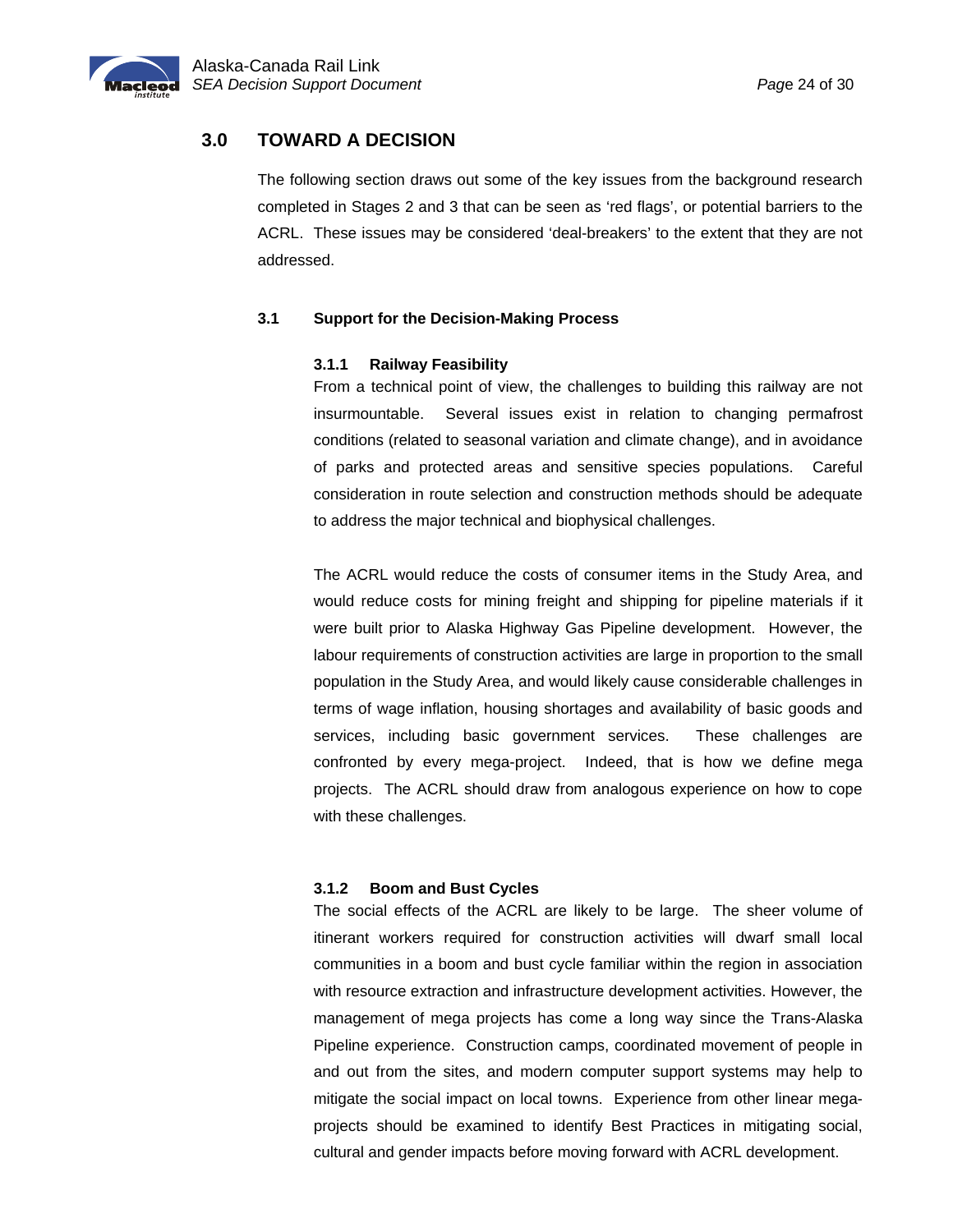<span id="page-26-0"></span>

#### **3.1.3 Direct and Induced Effects**

A body of work developed for the ACRL project through the University of Alaska and Yukon Economic Development identified several mines and other economic activities that would benefit from the ACRL. Six mines are likely to be built regardless of the existence of the ACRL, whereas a further nine mines would become feasible only if the ACRL were built. There is an expectation of about 124 mines in the longer term, reflecting the richness of ore bodies in the Study Area and the expectations about costs if a rail line is available.

Projections for industrial activity contingent on construction of the ACRL yields projected ecological footprints that are directly attributable to the ACRL, or contingent upon the ACRL, therefore providing substantial data for direct and induced cumulative effects. A reliable analysis of cumulative effects would be required as part of the environmental assessment and permitting phase.

#### **3.1.4 ACRL Segments**

Each segment of the proposed ACRL poses greatly varying economic performance, strategic purposes and technical/biophysical/social challenges depending on local circumstances. In this light, it may be constructive to examine each segment of the larger ACRL for its economic merits, strategic function and prospects for successful development / absence of obstacles.

The Project Team recognizes that 'the ACRL' as an integrated railway connection is a different concept than 'parts of an eventual ACRL' in political and practical terms. There may be ramifications of considering the railway incrementally versus in complete form. However, depending on the drivers for initiating ACRL development, there may be opportunities for early successes and strategic benefits for other regional activities, such as pipeline or mining developments.

#### **3.1.5 Strategic Issues by Segment**

The impacts and challenges of each segment of the ACRL are covered in detail in the nine accompanying deliverables for Stages 2 and 3 of this project. The following section briefly describes the ACRL in four overall areas and is intended to provide an executive summary level recap of ACRL sub-corridors.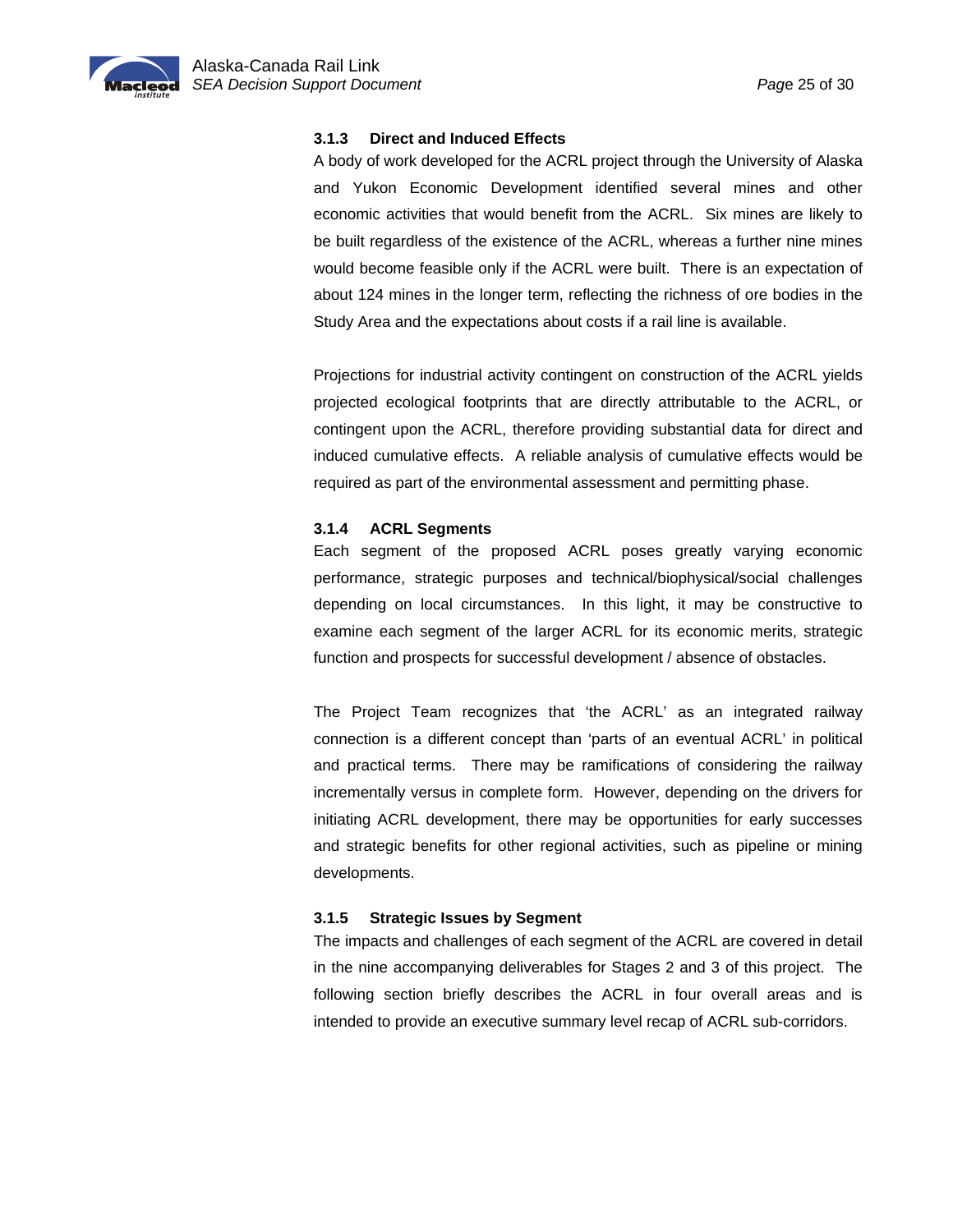**Alaska to Yukon Border.** This section of railway poses among the least challenge in terms of technical, biophysical, social or political challenges. However, it contains cultural properties, a wildlife refuge, communities and Alaska Native groups whose interests should be included through an appropriate consultation process. This section is a required link between the existing Alaska Railroad system and the Canadian system, and therefore is essential to connect Alaska rails to the lower 48 US States.

There are several potential routes through the Yukon connecting Delta Junction in Alaska to Whitehorse and Watson Lake en route south to a northerly spur of the Canadian railway system. The most southerly routing through Beaver Creek, Burwash Landing and Haines Junction en route to Whitehorse would run through Kluane National Park and would pass very close to Kluane Lake, requiring massive cut & fill and would therefore cause significant visual impact to the National Park and Game Sanctuary and attendant wildlife corridor issues. In addition, there are significant land use conflicts in the vicinity of the Slims River. Such concerns suggest major hurdles to overcome within an Environmental Assessment process.

The two more northern routes to Carmacks (via Pelly Crossing and directly from Beaver Creek to Carmacks) would necessitate a connection from Whitehorse to Carmacks (Link F), and would run closer to a range of mineral resources. Major river crossings and sensitive wetlands pose challenges. Link B (from the border to Carmacks via the Ladue River) closely follows waterways and suggests some land use conflicts. Link D (from Beaver Creek to Carmacks via the Nisling River) offers similar challenges; in addition, there is little specific biophysical information of the Nisling River drainage which is a candidate for a Special Management Zone.

The route from Carmacks to Watson Lake via Ross River (Link H) would likewise open access to mining activities but poses a relatively higher number of significant water crossings and surface disturbance. The Whitehorse to Watson lake option (Link I) suggests land use conflicts along existing Alaska Highway and proposed pipeline corridors and numerous further biophysical challenges.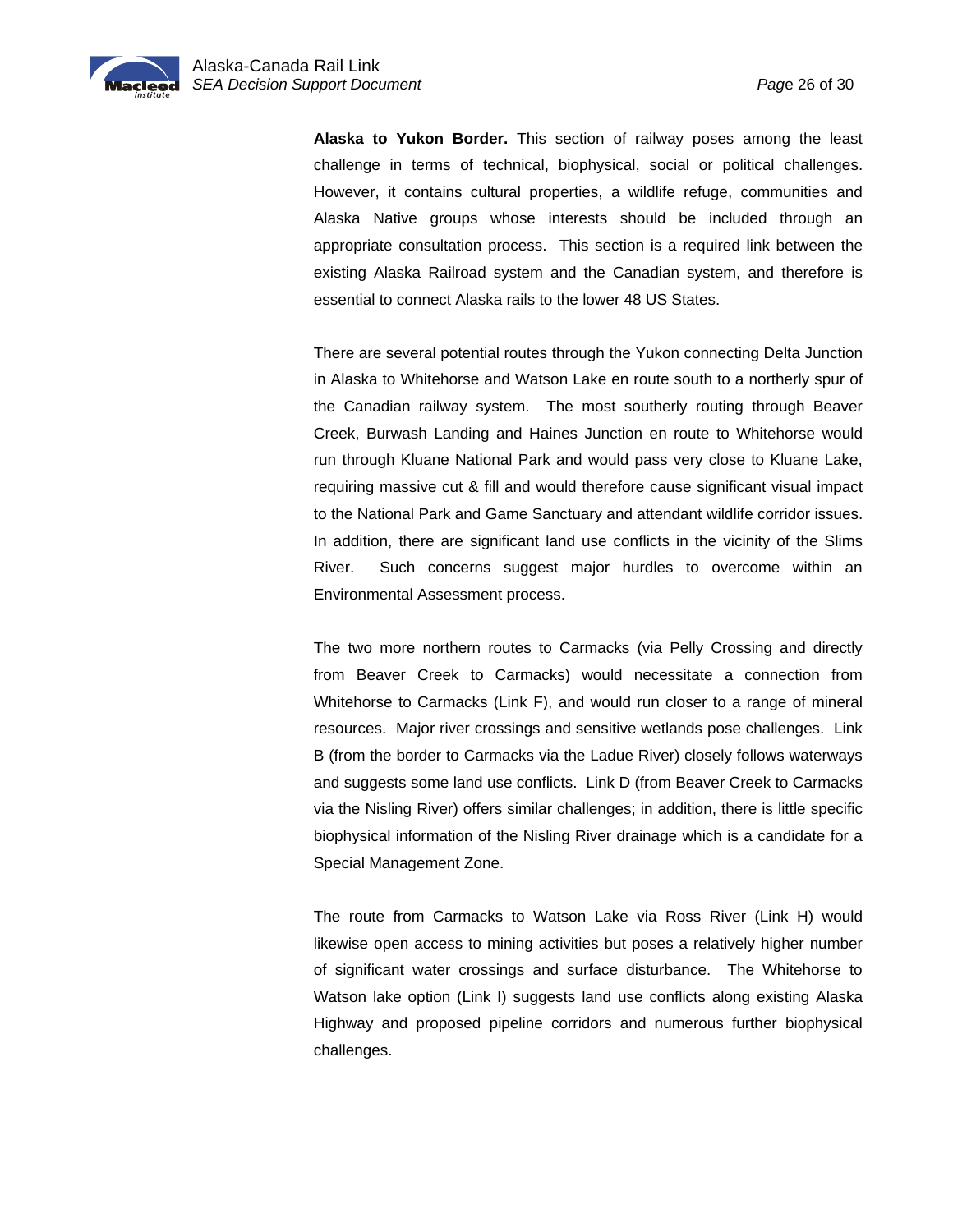<span id="page-28-0"></span>

#### **British Columbia (Four Sub-Sections):**

The four sub-corridors through northern British Columbia pose a variety of biophysical and technical challenges owing to the length and variety of landscape through which the railway would pass. The routes through BC also pose socio-cultural challenges because land claims are not settled, and therefore the frameworks are not defined for First Nations to negotiate Impact Benefit Agreements to compensate for livelihood impacts.

Except for the route to Ft. Nelson, all of northern BC is subject to comprehensive land claims from First Nations, creating a planning environment in which the Constitution Act and the Canadian Environmental Assessment Act require meaningful consultation with each First Nation to degrees 'corresponding to the seriousness and strength of each claim'.

The route to Hazelton may be favoured for its direct connection to the port of Prince Rupert. In addition, this is the only route in the Study Area that passes through a modern settled land claim: the Nisga'a (by comparison the Dene Tha region of north eastern BC and southern NWT is part of the historical Treaty 8). The entitlement of the Nisga'a for consultation, participation, and benefit from development within settled lands is therefore more established, providing certainty in terms of rights and obligations. The rest of the Study Area with BC (excluding Treaty 8 lands) is under active land claim and therefore a condition of uncertainty in terms of specific rights and obligations; the requirement for consultation continues to be valid in these areas.

#### **3.1.6 Community Consultation**

A project of this scale triggers the requirement for community involvement. Following the precedents of the Mackenzie Valley Pipeline Inquiry and the Alaska Highway Gas Pipeline Inquiry, a full community consultation process is warranted before any construction activities are undertaken in support of the ACRL. A staggered, phase by phase, approach can both support meaningful consultation and reduce the extensive cost of a massive consultation process.

Whereas the model of the Mackenzie Valley Pipeline Inquiry may seem excessive for the construction of a railway, parallels exist between this development and proposed pipeline developments. For example, the community impacts of railway construction will be considerable. The development is a linear disturbance with wildlife, fisheries and social impacts.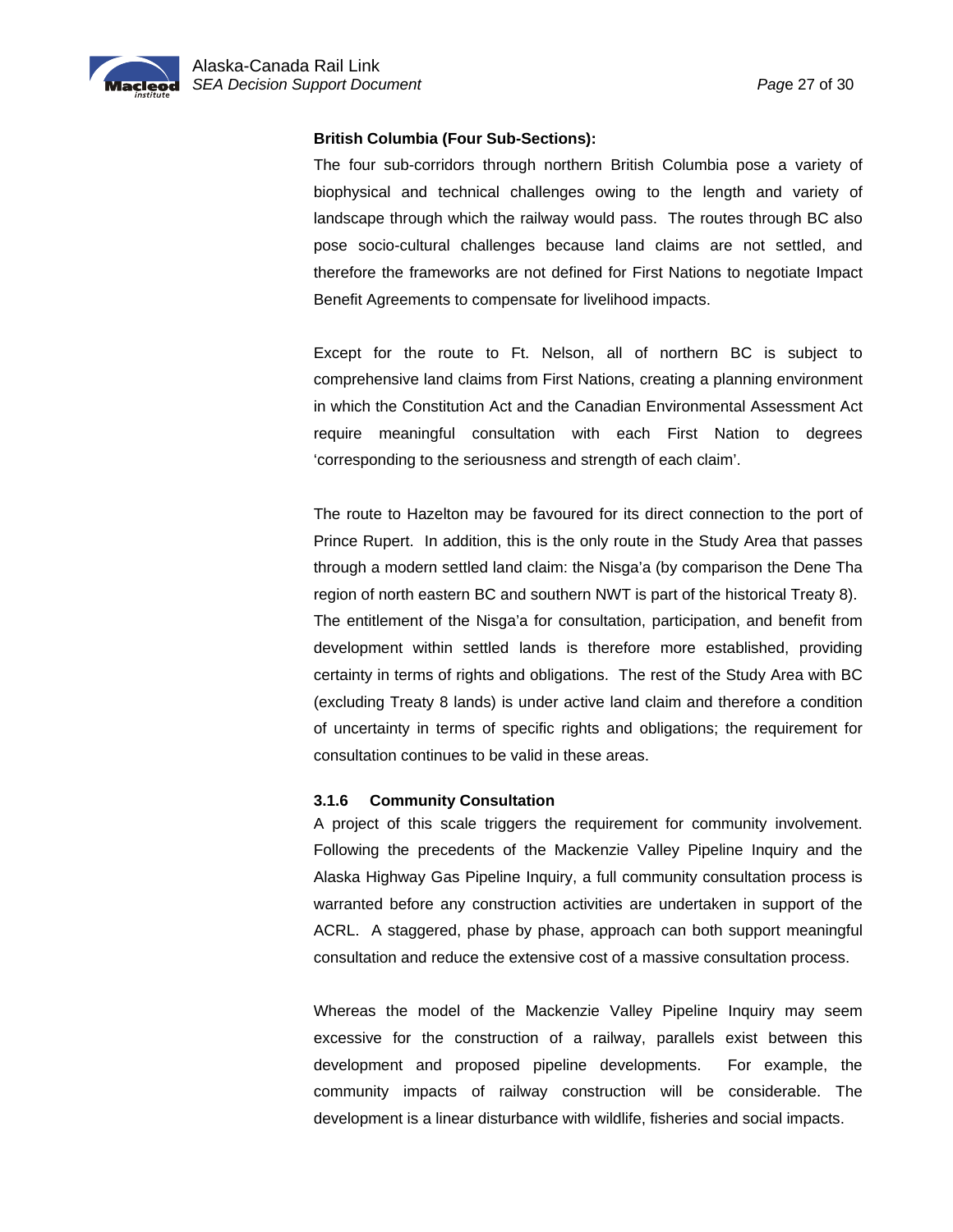<span id="page-29-0"></span>The economic benefit resulting from the construction of the ACRL will neither be consistent from community to community nor will it be uniformly positive. And Canadian precedent exists for assessing the community benefits and impacts of massive capital projects of similar scope.

In Canada, the Constitution Act and Environmental Assessment Act require meaningful consultation with Aboriginal groups in ways that are over and above the normal requirements for public consultation. Where land claims are unsettled, the requirement for consultation varies with the severity and strength of the claim, ranging from normal community consultation to full landowner status negotiations.

In the United States, the National Environmental Policy Act contains a series of action-forcing procedures to be evaluated through the preparation of an Environmental Impact Statement (EIS) and provides for public involvement during scoping and for public review of the draft EIS. Section 810 of the Alaska National Interest Lands Conservation Act (ANILCA) requires study of and a plan for avoidance or mitigation of effects on subsistence use. ANILCA Section 106 requires inventory and evaluation of cultural and historic sites and development of a mitigation plan.

#### **3.2 Risks and Merits Summary**

The following table summarizes the findings of the Strategic Environmental Assessment. The table reflects the similarity of issues and impacts across the ACRL corridor and highlights challenges according to jurisdiction.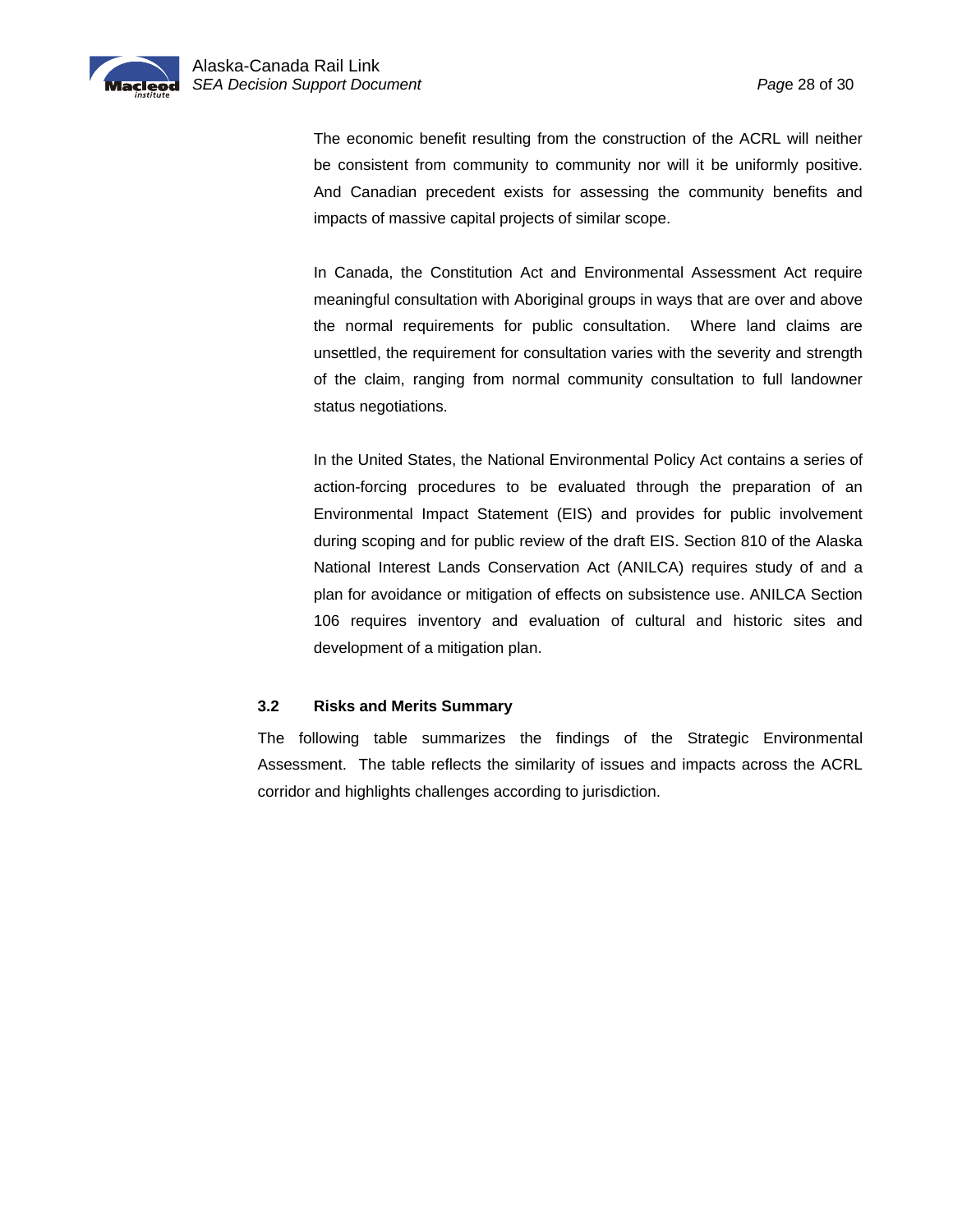

# **Table 1: Summary of ACRL Strategic Environmental Assessment Findings**

|                             | <b>Biophysical</b>                                                                                                     | Socio-Cultural                                                         | Economic                                                                                                    |  |  |
|-----------------------------|------------------------------------------------------------------------------------------------------------------------|------------------------------------------------------------------------|-------------------------------------------------------------------------------------------------------------|--|--|
| Scenario 1                  | <b>Merits</b>                                                                                                          | Merits                                                                 | Merits                                                                                                      |  |  |
| Alaska to                   | possible reduction in truck emissions                                                                                  | job creation                                                           | reduced cost of construction materials                                                                      |  |  |
| Yukon border                | increased energy efficiency in freight<br>opportunity to increase climate change adaptation                            | increased economic activity                                            | direct and induced mining expansion                                                                         |  |  |
|                             | knowledge and experience<br>reduced ecological footprint compared to                                                   | small reduction in cost of goods                                       | rail connectivity with lower 48 US States                                                                   |  |  |
|                             | (potential) increase in road construction                                                                              | faster disaster response (easy to reubuild)                            | savings to AK road rebuilding budget<br>increased State revenues<br>savings for pipeline construction       |  |  |
|                             | Risks                                                                                                                  | Risks                                                                  | Risks                                                                                                       |  |  |
|                             | impacts on State land<br>impacts on Native land                                                                        | labour shortage<br>influx of migrant workers                           | capital cost of railway a sunk cost<br>major capital expenditure                                            |  |  |
|                             | impacts on water bodies                                                                                                | impacts on sacred sites                                                | stakeholder interests may take time to<br>resolve                                                           |  |  |
|                             | impacts on fish and habitat<br>impacts on wildlife                                                                     | boom and bust cycle<br>increased alcoholism                            |                                                                                                             |  |  |
|                             | air, noise and vibration effects                                                                                       | increased domestic abuse                                               |                                                                                                             |  |  |
|                             | climate change (especially permafrost)<br>cumulative impacts (including roads, pipelines, oil<br>and gas, mines, etc.) | housing shortages and cost increase<br>community consultation required |                                                                                                             |  |  |
| Scenario 2                  | <b>Merits</b>                                                                                                          | Merits                                                                 | Merits                                                                                                      |  |  |
| Alaska Border               | possible reduction in truck emissions                                                                                  | job creation                                                           | reduced cost of construction materials                                                                      |  |  |
| o Watson Lake               | increased energy efficiency in freight<br>opportunity to increase climate change adaptation                            | increased economic activity                                            | direct and induced mining expansion                                                                         |  |  |
|                             | via southern route knowledge and experience<br>reduced ecological footprint compared to                                | small reduction in cost of goods                                       | rail connectivity with lower 48 US States                                                                   |  |  |
|                             | (potential) increase in road construction                                                                              | faster disaster response (easy to reubuild)                            | savings to AK road rebuilding budget<br>increased Territorial revenues<br>savings for pipeline construction |  |  |
|                             | Risks                                                                                                                  | Risks                                                                  | Risks                                                                                                       |  |  |
|                             | impacts on National Park and Game Sanctuary<br>impacts on Native land                                                  | labour shortage<br>influx of migrant workers                           | capital cost of railway a sunk cost<br>major capital expenditure                                            |  |  |
|                             | impacts on water bodies                                                                                                | impacts on sacred sites                                                | stakeholder interests may take time to<br>resolve                                                           |  |  |
|                             | impacts on fish and habitat<br>impacts on wildlife                                                                     | boom and bust cycle<br>increased alcoholism                            |                                                                                                             |  |  |
|                             | air, noise and vibration effects                                                                                       | increased domestic abuse                                               |                                                                                                             |  |  |
|                             | climate change (especially permafrost)                                                                                 | housing shortages and cost increase<br>some unsettled land claims      |                                                                                                             |  |  |
|                             | cumulative impacts (including roads, pipelines, oil<br>and gas, mines, forestry, etc.)                                 | community consultation required                                        |                                                                                                             |  |  |
| Scenario 3                  | <b>Merits</b>                                                                                                          | Merits                                                                 | Merits                                                                                                      |  |  |
| Alaska border               | possible reduction in truck emissions                                                                                  | job creation                                                           | reduced cost of construction materials                                                                      |  |  |
| to Watson Lake              | increased energy efficiency in freight<br>opportunity to increase climate change adaptation                            | increased economic activity                                            | direct and induced mining expansion                                                                         |  |  |
| <i>ria</i> northern route   | knowledge and experience<br>reduced ecological footprint compared to                                                   | small reduction in cost of goods                                       | rail connectivity with lower 48 US States                                                                   |  |  |
|                             | (potential) increase in road construction                                                                              | faster disaster response (easy to reubuild)                            | savings to AK road rebuilding budget                                                                        |  |  |
|                             |                                                                                                                        |                                                                        | increased State tax revenue<br>savings for pipeline construction                                            |  |  |
|                             | Risks                                                                                                                  | Risks                                                                  | Risks                                                                                                       |  |  |
|                             | impacts on Native land                                                                                                 | labour shortage                                                        | capital cost of railway a sunk cost                                                                         |  |  |
|                             | impacts on water bodies                                                                                                | influx of migrant workers                                              | major capital expenditure<br>stakeholder interests may take time to                                         |  |  |
|                             | impacts on fish and habitat                                                                                            | impacts on sacred sites                                                | resolve                                                                                                     |  |  |
|                             | impacts on wildlife<br>air, noise and vibration effects                                                                | boom and bust cycle<br>increased alcoholism                            |                                                                                                             |  |  |
|                             | climate change (especially permafrost)<br>cumulative impacts (including roads, pipelines, oil                          | increased domestic abuse<br>housing shortages and cost increase        |                                                                                                             |  |  |
|                             | and gas, mines, forestry, etc.)                                                                                        | some unsettled land claims                                             |                                                                                                             |  |  |
| Scenario 4                  | Merits                                                                                                                 | community consultation required<br>Merits                              | Merits                                                                                                      |  |  |
| <b>British Columbia</b>     | possible reduction in truck emissions                                                                                  | job creation                                                           | reduced cost of construction materials                                                                      |  |  |
| all routes                  | increased energy efficiency in freight<br>opportunity to increase climate change adaptation                            | increased economic activity                                            | direct and induced mining expansion                                                                         |  |  |
|                             | snowledge and experience<br>reduced ecological footprint compared to                                                   | small reduction in cost of goods                                       | rail connectivity with lower 48 US States                                                                   |  |  |
|                             | (potential) increase in road construction                                                                              | faster disaster response (easy to reubuild)                            | savings to AK road rebuilding budget<br>increased Provincial revenues                                       |  |  |
|                             |                                                                                                                        |                                                                        | savings for pipeline construction                                                                           |  |  |
|                             | Risks                                                                                                                  | Risks                                                                  | Risks                                                                                                       |  |  |
|                             | impacts on Provincial Parks<br>impacts on Native land                                                                  | labour shortage<br>influx of migrant workers                           | capital cost of railway a sunk cost<br>major capital expenditure                                            |  |  |
|                             |                                                                                                                        |                                                                        | stakeholder interests may take time to                                                                      |  |  |
|                             | impacts on water bodies<br>impacts on fish and habitat                                                                 | impacts on sacred sites<br>boom and bust cycle                         | resolve                                                                                                     |  |  |
|                             | impacts on wildlife<br>air, noise and vibration effects                                                                | increased alcoholism<br>increased domestic abuse                       |                                                                                                             |  |  |
|                             | climate change (especially permafrost)                                                                                 | housing shortages and cost increase                                    |                                                                                                             |  |  |
|                             | cumulative impacts (including roads, pipelines, oil                                                                    | many unsettled land claims<br>community consultation required          |                                                                                                             |  |  |
|                             | and gas, mines, forestry, etc.)                                                                                        |                                                                        |                                                                                                             |  |  |
| Scenario 5<br>Whitehorse to | <b>Merits</b><br>possible reduction in truck emissions                                                                 | <b>Merits</b><br>job creation                                          | Merits                                                                                                      |  |  |
| Skagway /                   | increased energy efficiency in freight                                                                                 | increased economic activity                                            | port access for AHGP rail-bound freight<br>direct and induced mining expansion                              |  |  |
| Haines                      | opportunity to increase climate change adaptation<br>knowledge and experience                                          | small reduction in cost of goods                                       | rail connectivity with lower 48 US States                                                                   |  |  |
|                             | reduced ecological footprint compared to<br>(potential) increase in road construction                                  | faster disaster response (easy to reubuild)                            | savings to AK road rebuilding budget                                                                        |  |  |
|                             | potential to use existing rail bed                                                                                     |                                                                        | increased State and Territorial revenues                                                                    |  |  |
|                             |                                                                                                                        |                                                                        | savings for pipeline construction<br>reduced cost of construction materials                                 |  |  |
|                             | Risks<br>impacts on US National Historic Site                                                                          | Risks<br>labour shortage                                               | Risks<br>capital cost of railway a sunk cost                                                                |  |  |
|                             | impacts on Native land                                                                                                 | influx of migrant workers                                              | major capital expenditure                                                                                   |  |  |
|                             | impacts on water bodies                                                                                                | impacts on sacred sites                                                | stakeholder interests may take time to<br>esolve                                                            |  |  |
|                             | impacts on fish and habitat<br>impacts on wildlife                                                                     | boom and bust cycle<br>increased alcoholism                            |                                                                                                             |  |  |
|                             | air, noise and vibration effects                                                                                       | increased domestic abuse                                               |                                                                                                             |  |  |
|                             | climate change (especially permafrost)                                                                                 | housing shortages and cost increase<br>many unsettled land claims      |                                                                                                             |  |  |
|                             |                                                                                                                        | community consultation required                                        |                                                                                                             |  |  |